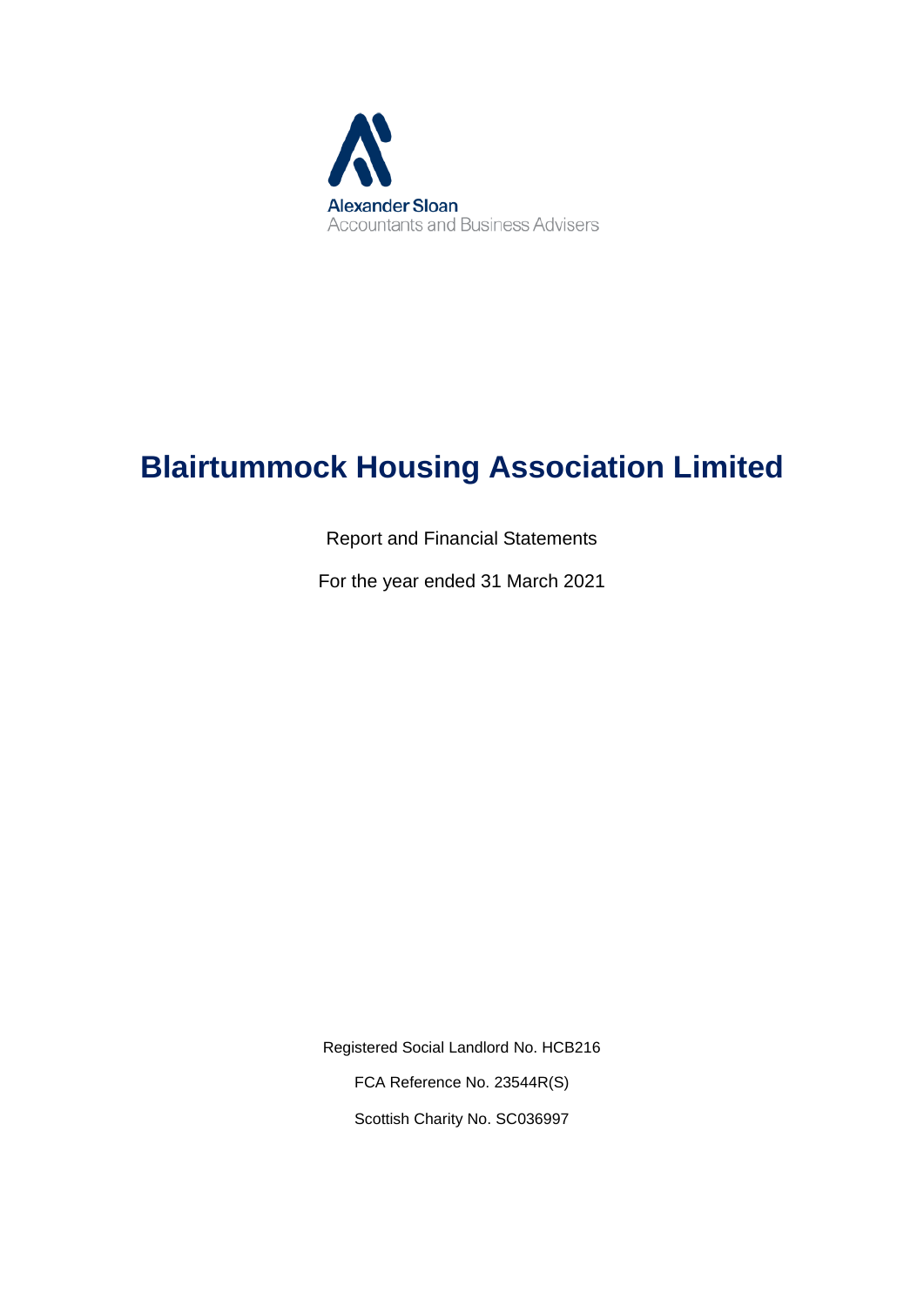# **BLAIRTUMMOCK ASSOCIATION LIMITED**

# **REPORT AND FINANCIAL STATEMENTS FOR THE YEAR ENDED 31 MARCH 2021**

# **Contents**

|                                                             | Page      |
|-------------------------------------------------------------|-----------|
| Members of the Management Committee, Executive and Advisers | 1         |
| Report of the Management Committee                          | $2 - 7$   |
| Report by the Auditors on corporate governance matters      | 8         |
| Report of the Auditors                                      | $9 - 12$  |
| Statement of comprehensive income                           | 13        |
| Statement of financial position                             | 14        |
| Statement of cash flows                                     | 15        |
| Statement of changes in equity                              | 16        |
| Notes to the financial statements                           | $17 - 36$ |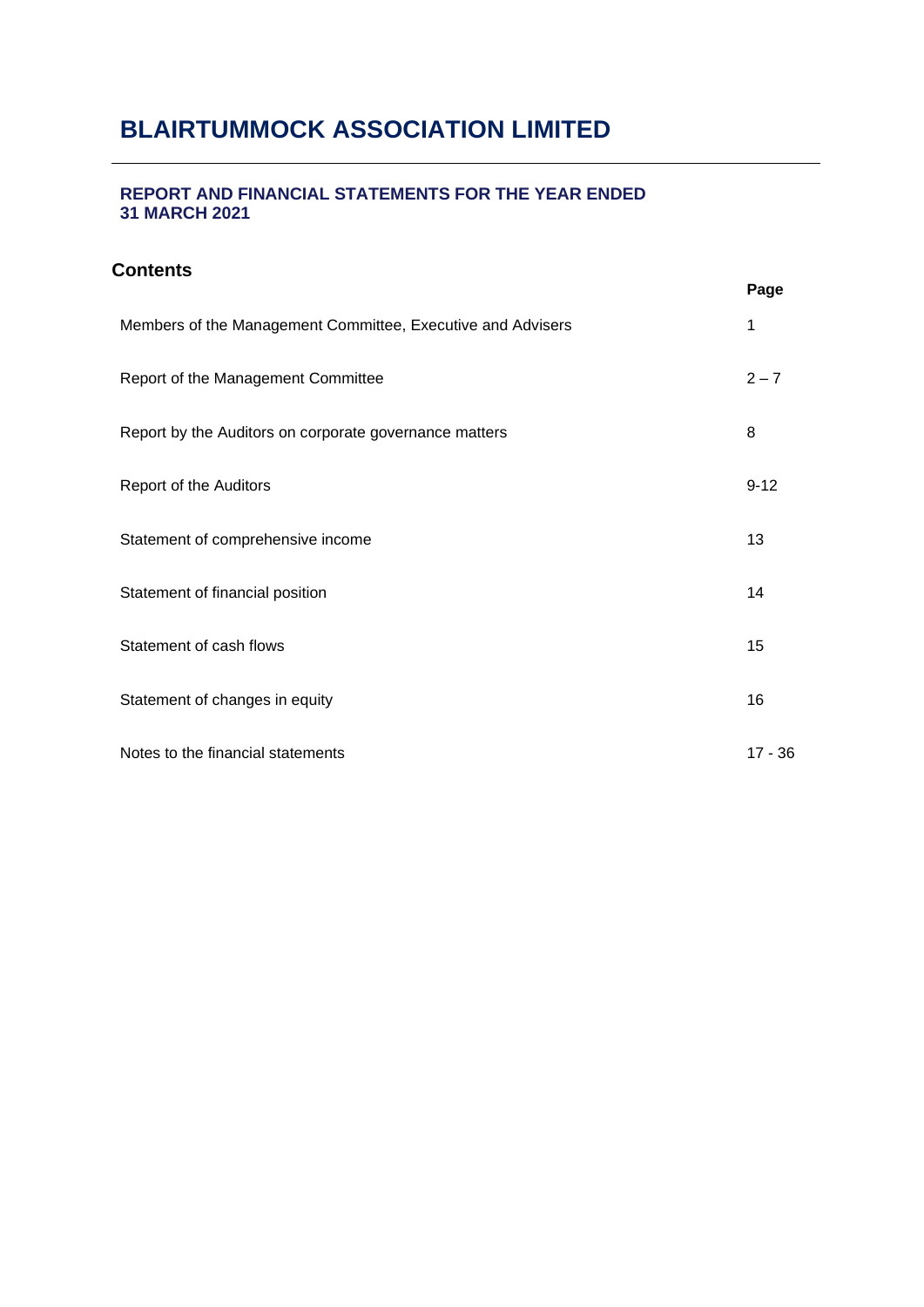## **MANAGEMENT COMMITTEE, EXECUTIVE AND ADVISERS FOR THE YEAR ENDED 31 MARCH 2021**

# **MANAGEMENT COMMITTEE**

Margaret Pirrie Donna Miller **Treasurer** Treasurer Tracey Slaven Yvonne Crockert<br>John Wilkie John Wilkie<br>
Thomas Smith **Example 2020**<br>
Left April 2020 Lynn Blackwood Catherine Black Andrea McLachlan Paul Cochrane Paula Sweeney

Chairperson<br>Secretary

Left April 2020 Elizabeth McGill<br>Catriona Jamieson Catriona Catriona Catriona Catriona Catrional Catrional Catrional Computer Catrional Catrio<br>Left August 2020 Left August 2020

> Joined November 2020 Joined October 2020 Joined September 2020, Left September 2020

### **EXECUTIVE OFFICER**

Jacqui O'Rourke Director

## **REGISTERED OFFICE**

45 Boyndie Street **Glasgow** G34 9JL

## **EXTERNAL AUDITORS**

Alexander Sloan Accountants and Business Advisers 180 St Vincent Street Glasgow G2 5SG

### **BANKERS**

Clydesdale Bank PLC 47 Main Street Ballieston Glasgow G68 6SQ

### **SOLICITORS**

 TC Young 7 West George Street **Glasgow** G2 1BA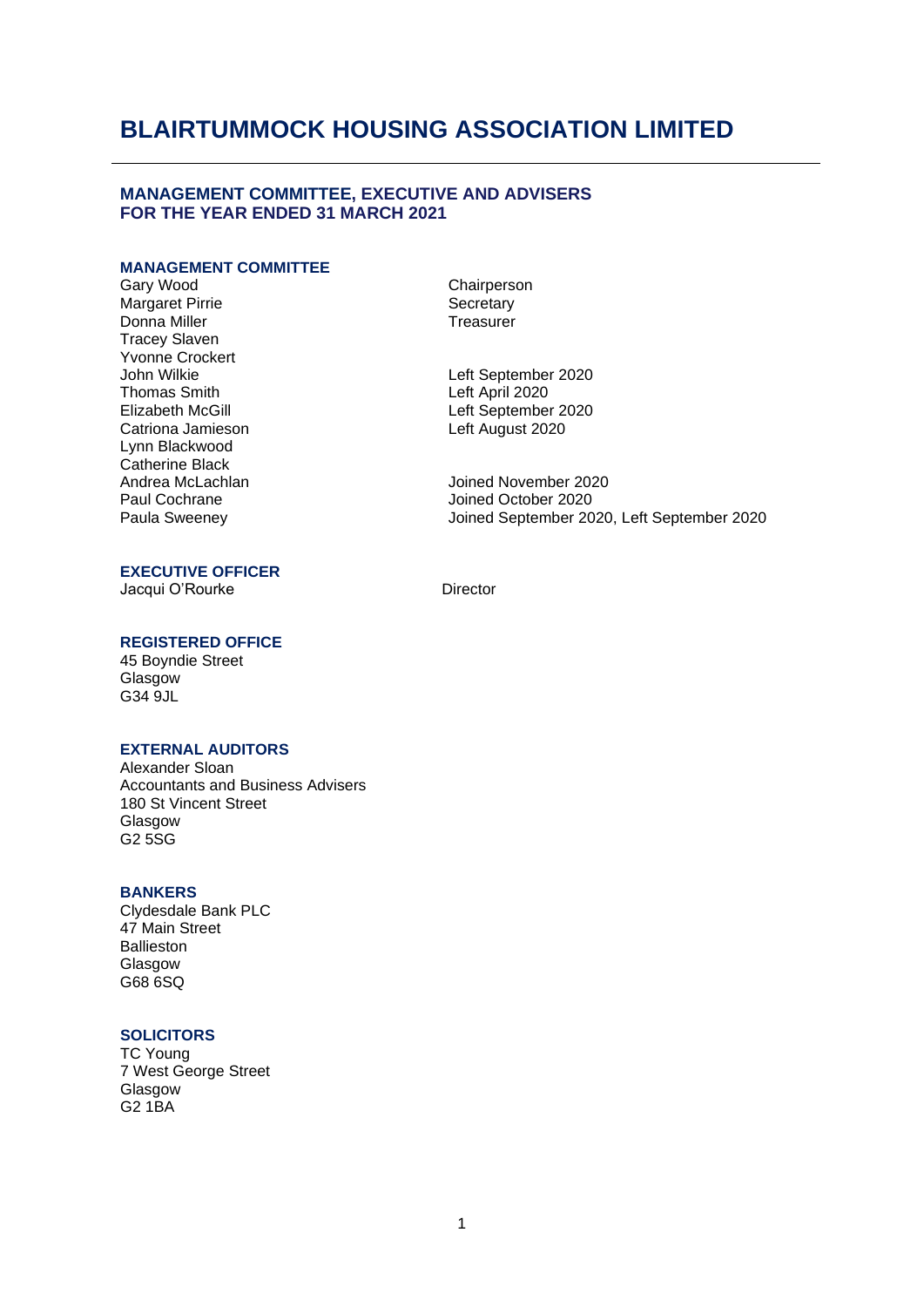## **REPORT OF THE MANAGEMENT COMMITTEE FOR THE YEAR ENDED 31 MARCH 2021**

The Management Committee presents its report and the financial statements for the year ended 31 March 2021.

#### **Legal Status**

The Association is registered with the Financial Conduct Authority as a Co-operative and Community Benefit Society (No. 23544R(S), the Scottish Housing Regulator as a registered social landlord (No. HCB216) under the Housing (Scotland) Act 2010 and as is a registered Scottish Charity with the charity number SCO36997.

#### **Principal Activities**

The principal activities of the Association are the provision and management of affordable rented accommodation.

### **Review of Business and Future Developments**

Shortly before the start of financial year 2020/21 we went into lockdown and this remained the position throughout the year, which impacted on the services we provide.

Staff have continued to work from home and our Estate caretakers were put on furlough shortly after Christmas when the country went into a second lockdown. All of which affected how and when we deliver services to residents. We have continued to follow guidance issued by the Scottish Government and adapted how we work in order to adhere to this.

We had to put on hold both the stock condition survey and bathroom replacement contract and plan to re-instate the survey and commence the replacement contract when it is safe for tenants and contractors.

However, we have managed to adapt our IT and telephone system to allow staff to deal with the majority of the workload from home and this has allowed us to continue to deal with enquiries from tenants, residents and other stakeholders.

We also set up both Microsoft Teams and Zoom which has allowed us to continue with Committee meetings remotely thus not affecting the governance of the organisation. We have also offered tenants the opportunity to meet with staff remotely. In September 2020, we held our Annual General Meeting on Zoom and several of our shareholders joined us.

During 2020/21, we also carried out a Governance Review, which resulted in us reviewing and updating our agreement with Blairtummock & Rogerfield Opportunities (BRO), our Business Plan and many of our policies. We also completed our annual Assurance Statement and returned this to the Scottish Housing Regulator.

The Management Committee has also complied with all Scottish Housing Regulator, OSCR and FCA requirements.

We also produced a Business Continuity Plan to deal with the impact of Covid 19 and the Management Committee initially monitored this on a monthly basis at the beginning of lockdown but have now changed to bi-monthly. This plan covers all aspects of the business as ensures that we are delivering our services whilst still following Scottish Government guidelines.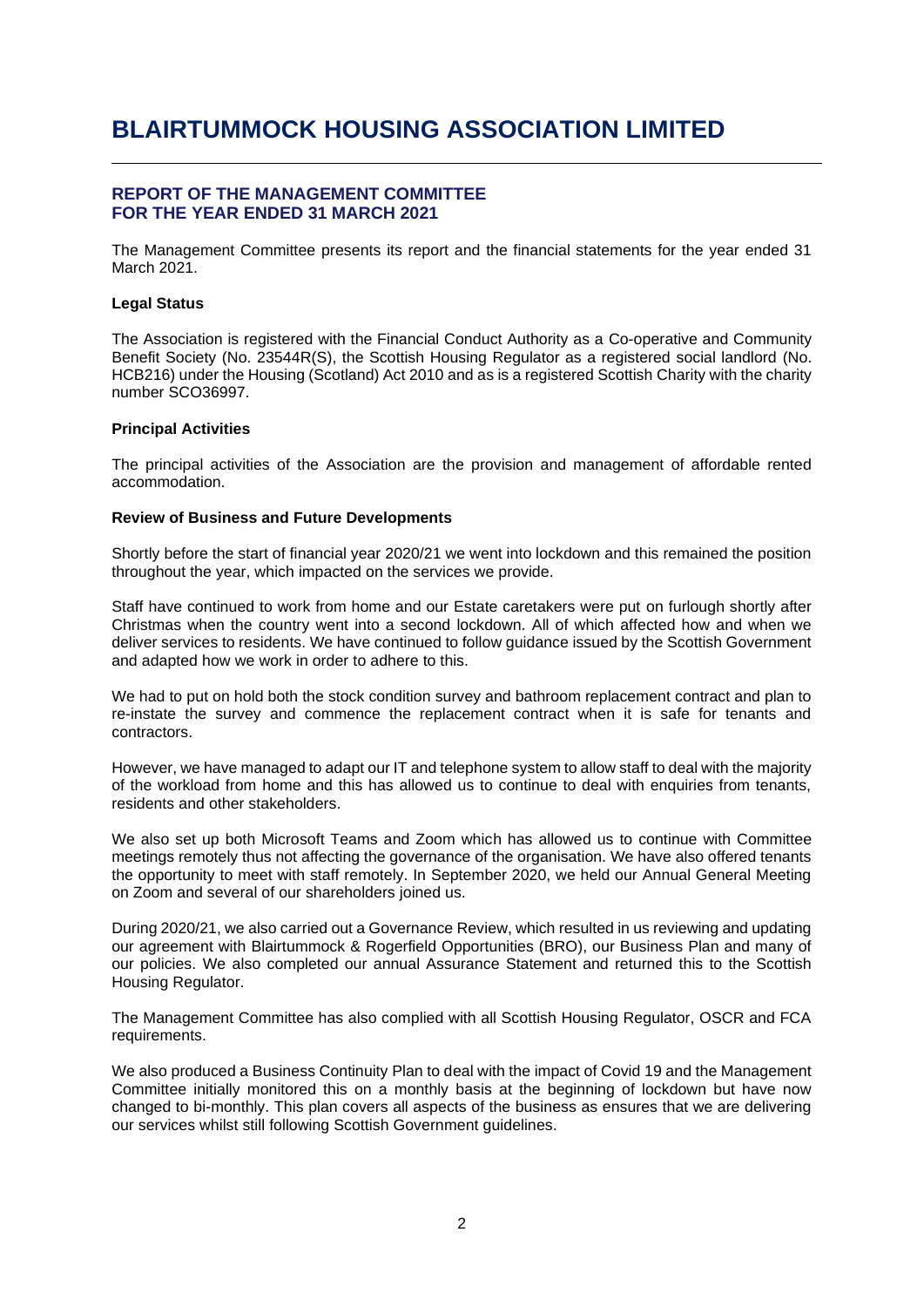# **REPORT OF THE MANAGEMENT COMMITTEE FOR THE YEAR ENDED 31 MARCH 2021**

### **Review of Business and Future Developments (Contd.)**

During the past year, we made some changes to how we managed arrears and the impact of Universal Credit because of the pandemic. This has proved successful, as we have managed to maintain our arrears at almost the same level as 2019/20. We have also continued to work with our partners GEMAP and Connect who have been providing welfare benefits and debt advice throughout the lockdown by telephone appointments.

Through the remote meetings the Management Committee of Blairtummock Housing Association have continued to monitor all areas of the business, retain close control of the financial affairs and have reviewed investment and loans to ensure that the Association receives the best return for its investments in light of current low interest rates, which have also been impacted by Covid 19. The Management Committee regularly review the medium and long-term financial projections to ensure the viability of the organisation.

Staff constantly monitor costs to ensure we are receiving value for money in relation to all aspect of the business and the Management Committee ensures that the covenants, which we agreed with our lenders, are monitored and complied with.

Blairtummock Housing Association has always been a high performing organisation and we regularly monitor ourselves against our peers. Our most recent Tenant Satisfaction Survey showed:

- 91.7% of tenants are satisfied with overall performance
- 96.9% of tenants felt we are good at keeping them informed about our services and decisions
- 91% of tenants are satisfied with our repairs service
- 93.4% of tenants are satisfied with our management of the neighbourhood.

During the year, we also employed Research Resource to carry out a telephone Covid Snapshot Survey and the key findings were:

- Just under nine in ten respondents (88%) said that they were generally either very or fairly satisfied with Blairtummock during the lockdown period.
- 90% said they felt Blairtummock have kept them informed of the changes to services available due to Covid-19.
- Tenants most commonly said that they got information on changes available to Blairtummock services by letter (60%), text (47%) and newsletter (18%).
- Almost half of respondents (48%) said they had contact with Blairtummock during lockdown. The main reasons for this were repairs (44%) or financial support/ advice (18%).
- 82% of those who had contact were satisfied with the contact they had with Blairtummock compared to 10% who were dissatisfied.
- When asked if there were any services they would have liked Blairtummock to provide that would have helped them personally during lockdown. Just 10% of respondents said that they would have liked Blairtummock to call to check that they were ok during lockdown, 6% said they would have appreciated support or discussion relating to rent payments and 5% said welfare benefits services would have helped. 77% said there were no services that would have helped.
- Three quarters of respondents said that the office being closed has not affected how they engage with the Association (75%). Moreover, 5% said they have been able to phone without any issues. However, 10% said that they now phone instead of visit and 6% said that they have not been in contact when they normally would have done.

We also provided Glasgow City Council with some properties to be used as Temporary Furnished accommodation and continued to let houses to existing tenants and waiting list applicants. We also continued to provide starter packs and decoration vouchers, if needed.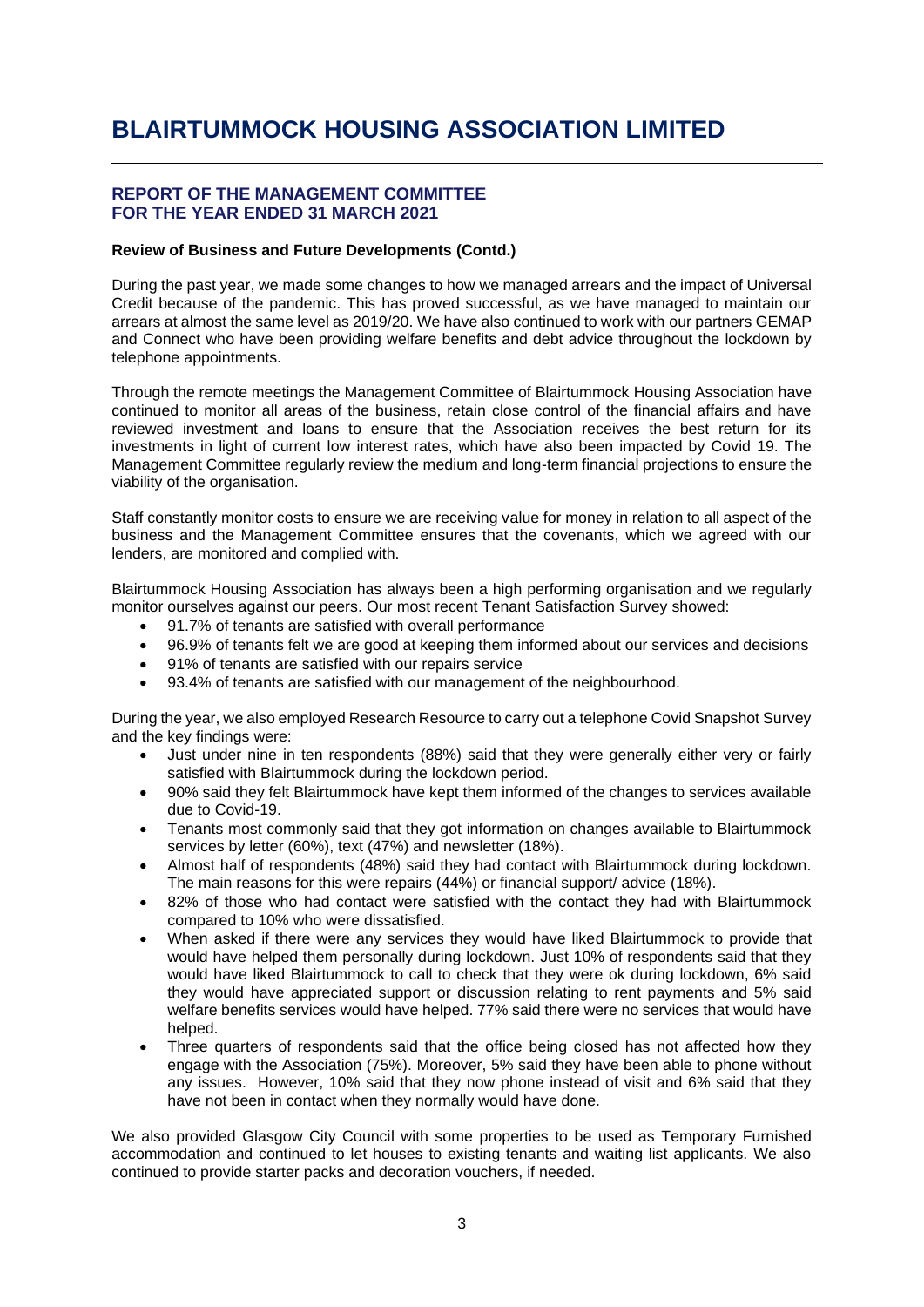## **REPORT OF THE MANAGEMENT COMMITTEE FOR THE YEAR ENDED 31 MARCH 2021**

### **Review of Business and Future Developments (Contd.)**

Like many organisations, we have had to constantly monitor and review what we do in order to address the challenges, which Covid 19 has created and we will continue to do so until it is safe to re-instate all our services. Our priority is the safety of, Staff, Committee, residents and contractors.

We are aware that both the pandemic and BREXIT will bring many new challenges as we move back to some sort of normality and we will continue to monitor how we deliver our services and our financial well-being to take account of such changes.

The members of the Management Committee are of the opinion that the state of the financial affairs of Blairtummock Housing Association are satisfactory.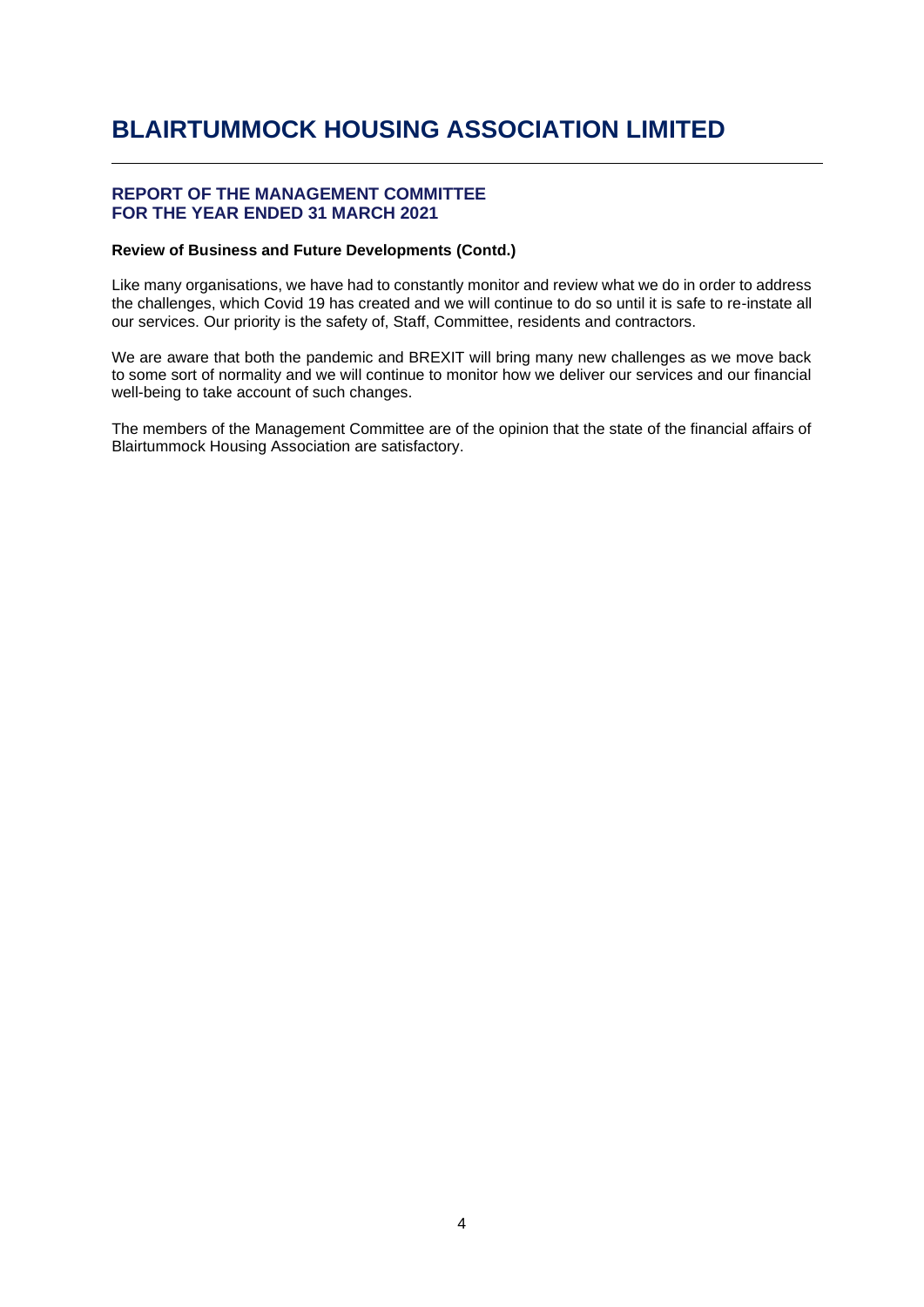## **REPORT OF THE MANAGEMENT COMMITTEE FOR THE YEAR ENDED 31 MARCH 2021**

### **Management Committee and Executive Officers**

The members of the Management Committee and the Executive officers are listed on page 1.

Each member of the Management Committee holds one fully paid share of £1 in the Association. The Executive Officers hold no interest in the Association's share capital and, although not having the legal status of directors, they act as executives within the authority delegated by the Management Committee.

The members of the Management Committee are also trustees of the charity. Members of the Management Committee are appointed by the members at the Association's Annual General Meeting.

#### **Statement of Management Committee's Responsibilities**

The Co-operative and Community Benefit Societies Act 2014 requires the Management Committee to prepare financial statements for each financial year that give a true and fair view of the state of affairs of the Association and of the surplus or deficit of the Association for that period. In preparing those financial statements the Management Committee is required to:

- select suitable accounting policies and then apply them consistently;
- make judgements and estimates that are reasonable and prudent;
- state whether applicable accounting standards have been followed, subject to any material departures disclosed and explained in the financial statements;
- prepare the financial statements on a going concern basis unless it is inappropriate to presume that the Association will continue in business; and
- prepare a statement on internal financial control.

The Management Committee is responsible for keeping proper accounting records which disclose with reasonable accuracy at any time the financial position of the Association and to enable them to: ensure that the financial statements comply with the Co-operative and Community Benefit Societies Act 2014, the Housing (Scotland) Act 2010 and the Determination of Accounting Requirements 2019. It is also responsible for safeguarding the assets of the Association and hence for taking reasonable steps for the prevention and detection of fraud and other irregularities. It is also responsible for ensuring the Association's suppliers are paid promptly.

#### **Going Concern**

Based on its budgetary and forecasting processes the Management Committee has a reasonable expectation that the Association has adequate resources to continue in operational existence for the foreseeable future; therefore, it continues to adopt the going concern basis of accounting in preparing the annual financial statements.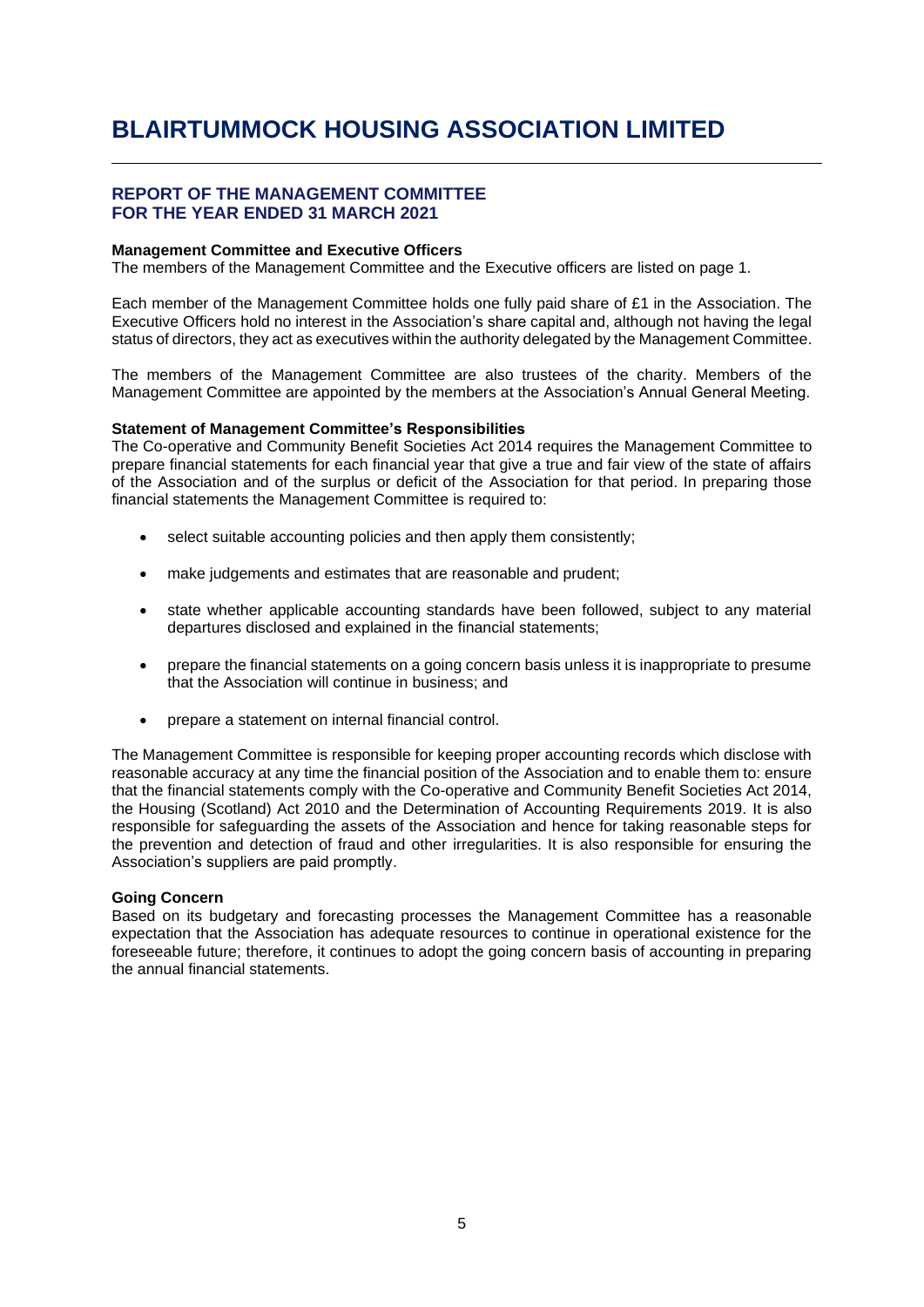## **REPORT OF THE MANAGEMENT COMMITTEE FOR THE YEAR ENDED 31 MARCH 2021**

### **Statement on Internal Financial Control**

The Management Committee acknowledges its ultimate responsibility for ensuring that the Association has in place a system of controls that is appropriate for the business environment in which it operates. These controls are designed to give reasonable assurance with respect to:

- the reliability of financial information used within the Association, or for publication;
- the maintenance of proper accounting records;
- the safeguarding of assets against unauthorised use or disposition.

It is the Management Committee's responsibility to establish and maintain systems of internal financial control. Such systems can only provide reasonable and not absolute assurance against material financial misstatement or loss. Key elements of the Association's systems include ensuring that:

- formal policies and procedures are in place, including the ongoing documentation of key systems and rules relating to the delegation of authority, which allow the monitoring of controls and restrict the unauthorised use of Association's assets;
- experienced and suitably qualified staff take responsibility for important business functions and annual appraisal procedures have been established to maintain standards of performance;
- forecasts and budgets are prepared which allow the management team and the Management Committee to monitor key business risks, financial objectives and the progress being made towards achieving the financial plans set for the year and for the medium term;
- quarterly financial management reports are prepared promptly, providing relevant, reliable and up to date financial and other information, with significant variances from budget being investigated as appropriate;
- regulatory returns are prepared, authorised and submitted promptly to the relevant regulatory bodies;
- all significant new initiatives, major commitments and investment projects are subject to formal authorisation procedures, through the Management Committee;
- the Management Committee receives reports from management and from the external and internal auditors to provide reasonable assurance that control procedures are in place and are being followed and that a general review of the major risks facing the Association is undertaken;
- formal procedures have been established for instituting appropriate action to correct any weaknesses identified through internal or external audit reports.

The Management Committee has reviewed the effectiveness of the system of internal financial control in existence in the Association for the year end 31 March 2021. No weaknesses were found in the internal financial controls which resulted in material losses, contingencies or uncertainties which require disclosure in the financial statements or in the auditor's report on the financial statements.

#### **Donations**

During the year the Association made charitable donations of £0 (2020 - £700).

### **Disclosure of Information to the Auditor**

The members of the Management Committee at the date of approval of these financial statements have confirmed, as far as they are aware, that there is no relevant information of which the auditors are unaware. They confirm that they have taken all steps that they ought to have taken to make themselves aware of any relevant audit information and to establish that it has been communicated to the auditors.

#### **Auditor**

A resolution to reappoint the Auditors, Alexander Sloan, Accountants and Business Advisers, will be proposed at the Annual General Meeting.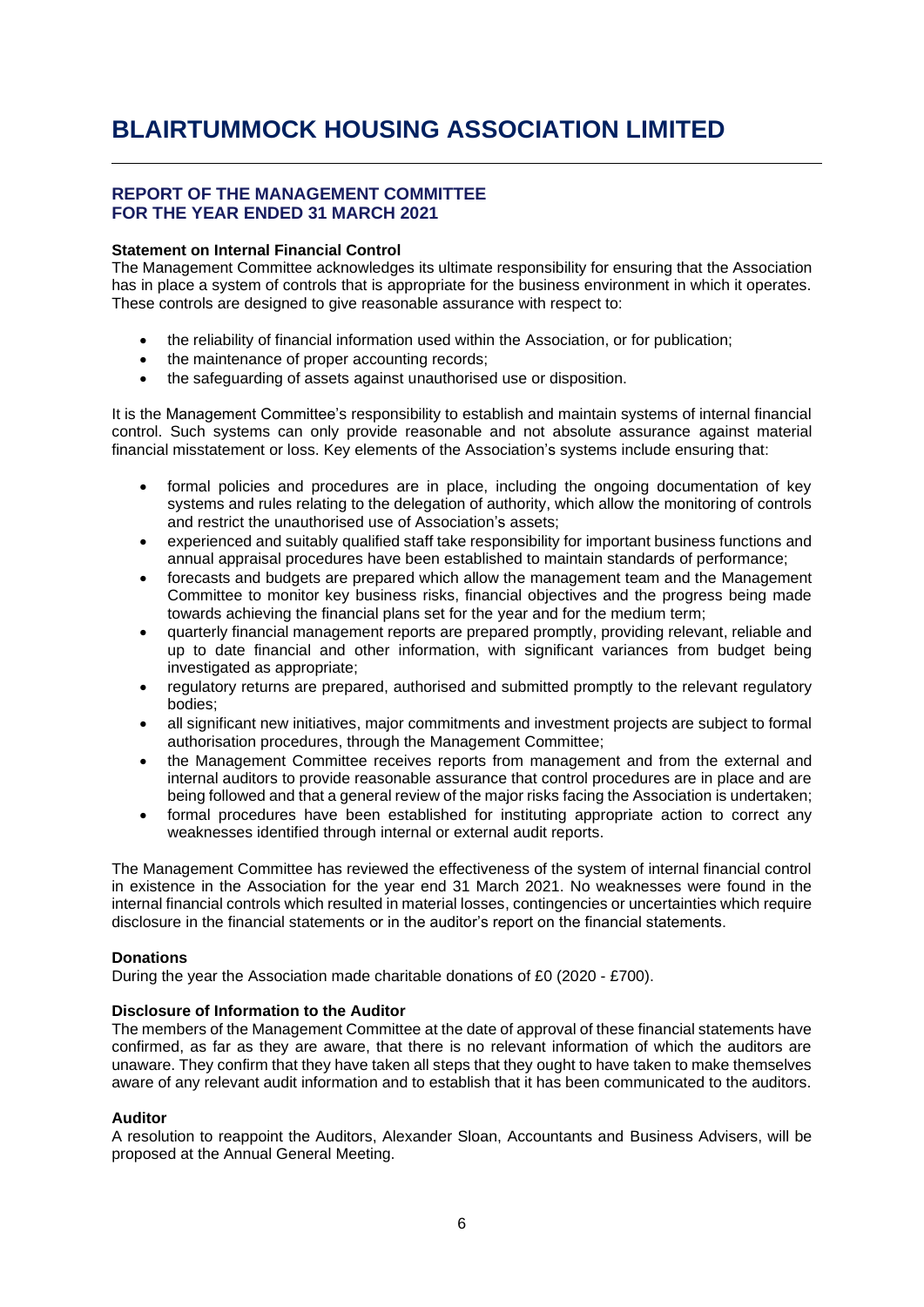# **REPORT OF THE MANAGEMENT COMMITTEE FOR THE YEAR ENDED 31 MARCH 2021**

**By order of the Management Committee**

**MARGARET PIRRIE Secretary** 09/09/2021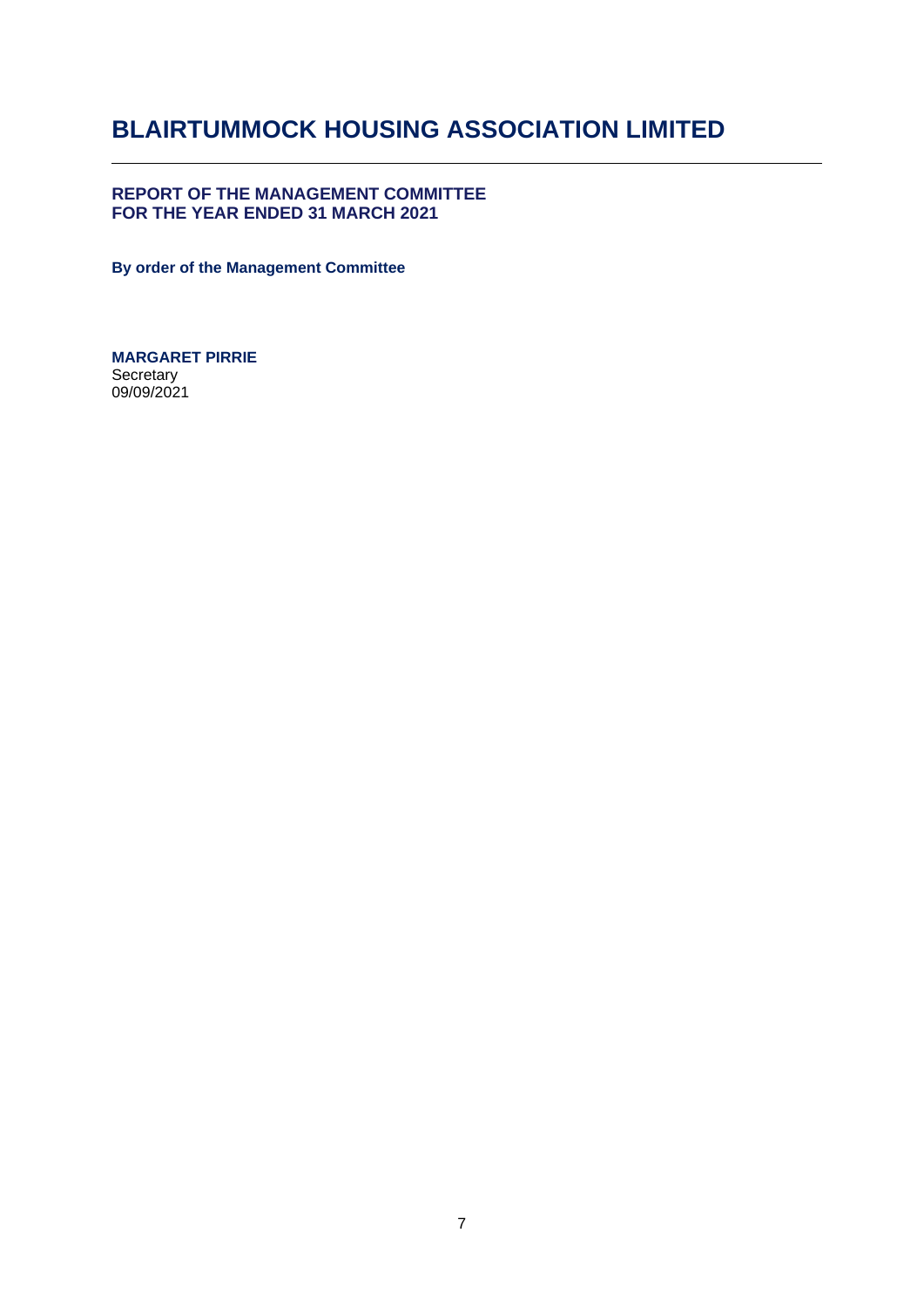# **REPORT BY THE AUDITORS TO THE MEMBERS OF BLAIRTUMMOCK HOUSING ASSOCIATION LIMITED ON CORPORATE GOVERNANCE MATTERS**

In addition to our audit of the financial statements, we have reviewed your statement on page 6 concerning the Association's compliance with the information required by the Regulatory Standards in respect of internal financial controls contained in the publication "Our Regulatory Framework" and associated Regulatory Advice Notes which are issued by the Scottish Housing Regulator.

### **Basis of Opinion**

We carried out our review having regard to the requirements to corporate governance matters within Bulletin 2006/5 issued by the Financial Reporting Council. The Bulletin does not require us to review the effectiveness of the Association's procedures for ensuring compliance with the guidance notes, nor to investigate the appropriateness of the reason given for non-compliance.

### **Opinion**

In our opinion the Statement of Internal Financial Control on page 6 has provided the disclosures required by the relevant Regulatory Standards within the publication "Our Regulatory Framework" and associated Regulatory Advice Notes issued by the Scottish Housing Regulator in respect of internal financial controls and is consistent with the information which came to our attention as a result of our audit work on the financial statements.

Through enquiry of certain members of the Management Committee and Officers of the Association and examination of relevant documents, we have satisfied ourselves that the Management Committee's Statement on Internal Financial Control appropriately reflects the Association's compliance with the information required by the relevant Regulatory Standards in respect of internal financial controls contained within the publication "Our Regulatory Framework" and associated Regulatory Advice Notes issued by the Scottish Housing Regulator in respect of internal financial controls.

### **ALEXANDER SLOAN**

Accountants and Business Advisers Statutory Auditors GLASGOW 09/09/2021

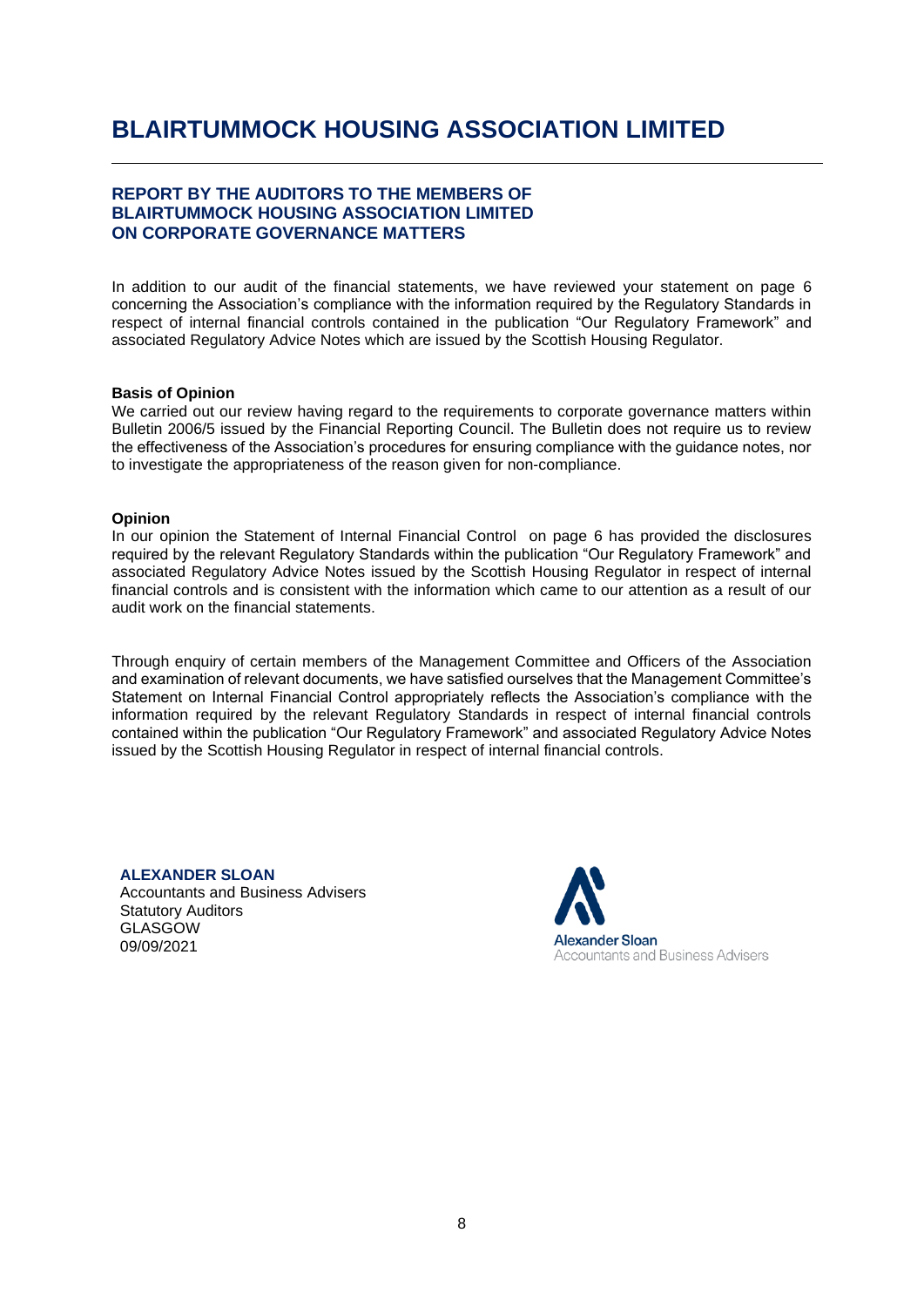# **INDEPENDENT AUDITORS' REPORT TO THE MEMBERS OF BLAIRTUMMOCK HOUSING ASSOCIATION LIMITED FOR THE YEAR ENDED 31 MARCH 2021**

### **Opinion**

We have audited the financial statements of Blairtummock Housing Association Limited (the 'Association') for the year ended 31 March 2021 which comprise the Statement of Comprehensive Income, Statement of Financial Position, Statement of Cash Flows, Statement of Changes in Equity and related notes, including a summary of significant accounting policies. The financial reporting framework that has been applied in their preparation is applicable law and United Kingdom Accounting Standards, including Financial Reporting Standard 102 "The Financial Reporting Standard applicable in the UK and Republic of Ireland" (United Kingdom Generally Accepted Accounting Practice).

In our opinion the financial statements:

- give a true and fair view of the state of the Association's affairs as at 31 March 2021 and of the surplus for the year then ended;
- have been properly prepared in accordance with United Kingdom Generally Accepted Accounting Practice; and
- have been prepared in accordance with the requirements of the Co-operative and Community Benefit Societies Act 2014, the Housing (Scotland) Act 2010 and the Determination of Accounting Requirements 2019.

#### **Basis of Opinion**

We conducted our audit in accordance with International Standards on Auditing (UK) (ISAs (UK)) and applicable law. Our responsibilities under those standards are further described in the auditor's responsibilities for the audit of the financial statements section of our report. We are independent of the Association in accordance with the ethical requirements that are relevant to our audit of the financial statements in the United Kingdom, including the Financial Reporting Council's Ethical Standard and we have fulfilled our other ethical responsibilities in accordance with these requirements. We believe that the audit evidence we have obtained is sufficient and appropriate to provide a basis for our audit opinion.

#### **Conclusions relating to going concern**

In auditing the financial statements, we have concluded that the Management Committee use of the going concern basis of accounting in the preparation of the financial statements is appropriate.

Based on the work we have performed, we have not identified any material uncertainties relating to events or conditions that, individually or collectively, may cast significant doubt on the Association's ability to continue as a going concern for a period of at least twelve months from when the financial statements are authorised for issue.

Our responsibilities and the responsibilities of the Management Committee with respect to going concern are described in the relevant sections of this report.

#### **Other Information**

The Management Committee is responsible for the other information. The other information comprises the information contained in the annual report, other than the financial statements and our auditor's report thereon. Our opinion on the financial statements does not cover the other information and, except to the extent otherwise explicitly stated in our report, we do not express any form of assurance conclusion thereon.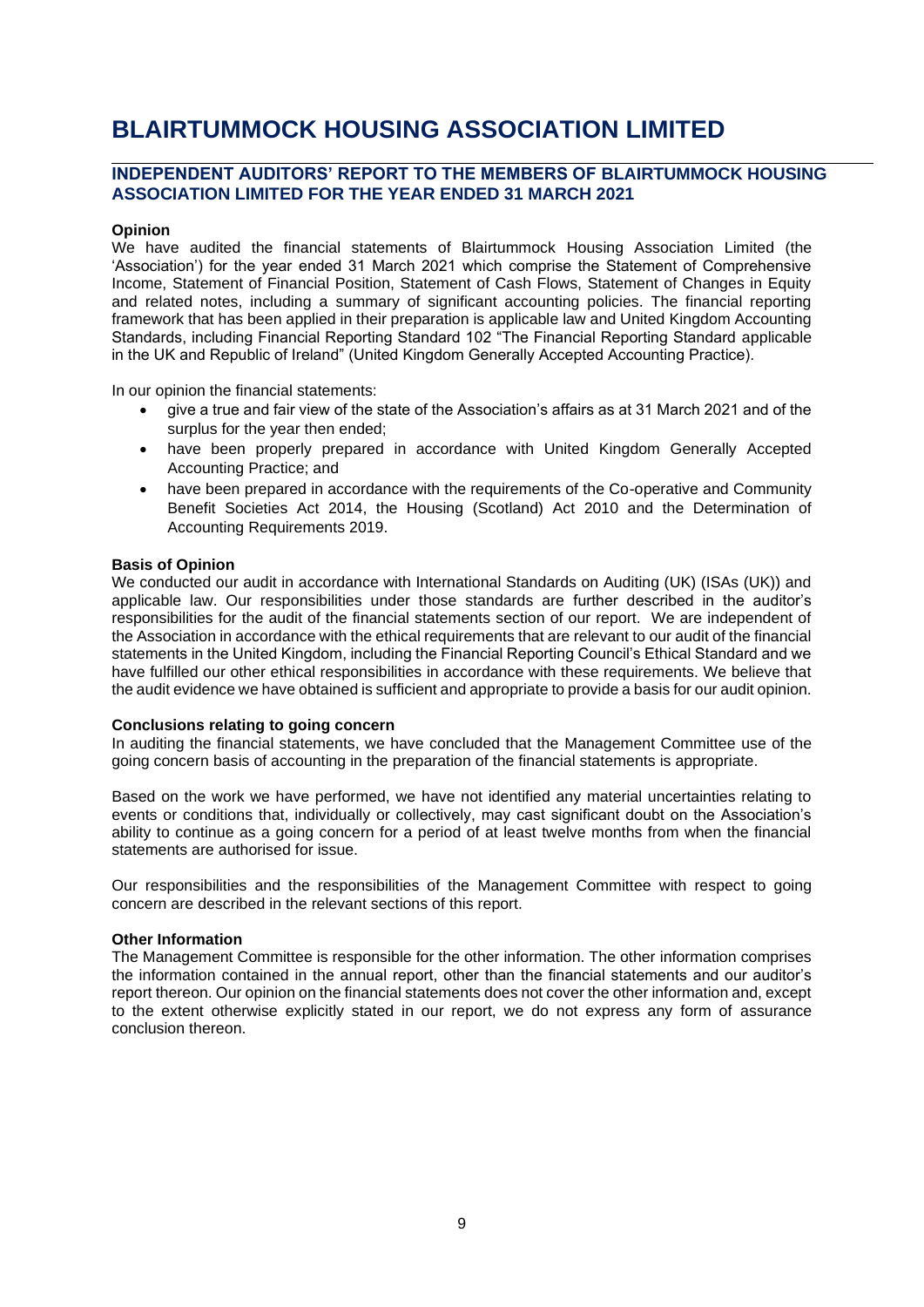# **INDEPENDENT AUDITORS' REPORT TO THE MEMBERS OF BLAIRTUMMOCK HOUSING ASSOCIATION LIMITED FOR THE YEAR ENDED 31 MARCH 2021 (continued)**

#### **Other Information (Contd.)**

In connection with our audit of the financial statements, our responsibility is to read the other information and, in doing so, consider whether the other information is materially inconsistent with the financial statements or our knowledge obtained in the audit or otherwise appears to be materially misstated. If we identify such material inconsistencies or apparent material misstatements, we are required to determine whether there is a material misstatement in the financial statements or a material misstatement of the other information. If, based on the work we have performed, we conclude that there is a material misstatement of this other information, we are required to report that fact.

We have nothing to report in this regard.

### **Matters on which we are required to report by exception**

We have nothing to report in respect of the following matters where the Co-operative and Community Benefit Societies Act 2014 require us to report to you if, in our opinion:

- proper books of account have not been kept by the Association in accordance with the requirements of the legislation;
- a satisfactory system of control over transactions has not been maintained by the Association in accordance with the requirements of the legislation;
- the Statement of Comprehensive Income and Statement of Financial Position are not in agreement with the books of account of the Association; or
- we have not received all the information and explanations we require for our audit.

#### **Responsibilities of the Management Committee**

As explained more fully in the statement of Management Committee's responsibilities as set out on page 5, the Management Committee is responsible for the preparation of the financial statements and for being satisfied that they give true and fair view, and for such internal control as the Management Committee determines is necessary to enable the preparation of the financial statements that are free from material misstatement, whether due to fraud or error.

In preparing the financial statements, the Management Committee is responsible for assessing the Association's ability to continue as a going concern , disclosing, as applicable, matters related to going concern and using the going concern basis of accounting unless the Management Committee either intend to liquidate the Association or to cease operations, or have no realistic alternative but to do so.

#### **Auditor's responsibilities for the audit of the financial statements**

Our objectives are to obtain reasonable assurance about whether the financial statements as a whole are free from material misstatement, whether due to fraud or error, and to issue an auditor's report that includes our opinion. Reasonable assurance is a high level of assurance, but is not a guarantee that an audit conducted in accordance with ISAs (UK) will always detect a material misstatement when it exists. Misstatements can arise from fraud or error and are considered material if, individually or in the aggregate, they could reasonably be expected to influence the economic decisions of users taken on the basis of these financial statements.

Irregularities, including fraud, are instances of non-compliance with laws and regulations. We design procedures in line with our responsibilities, outlined above, to detect material misstatements in respect of irregularities, including fraud. The extent to which our procedures are capable of detecting irregularities, including fraud is detailed below: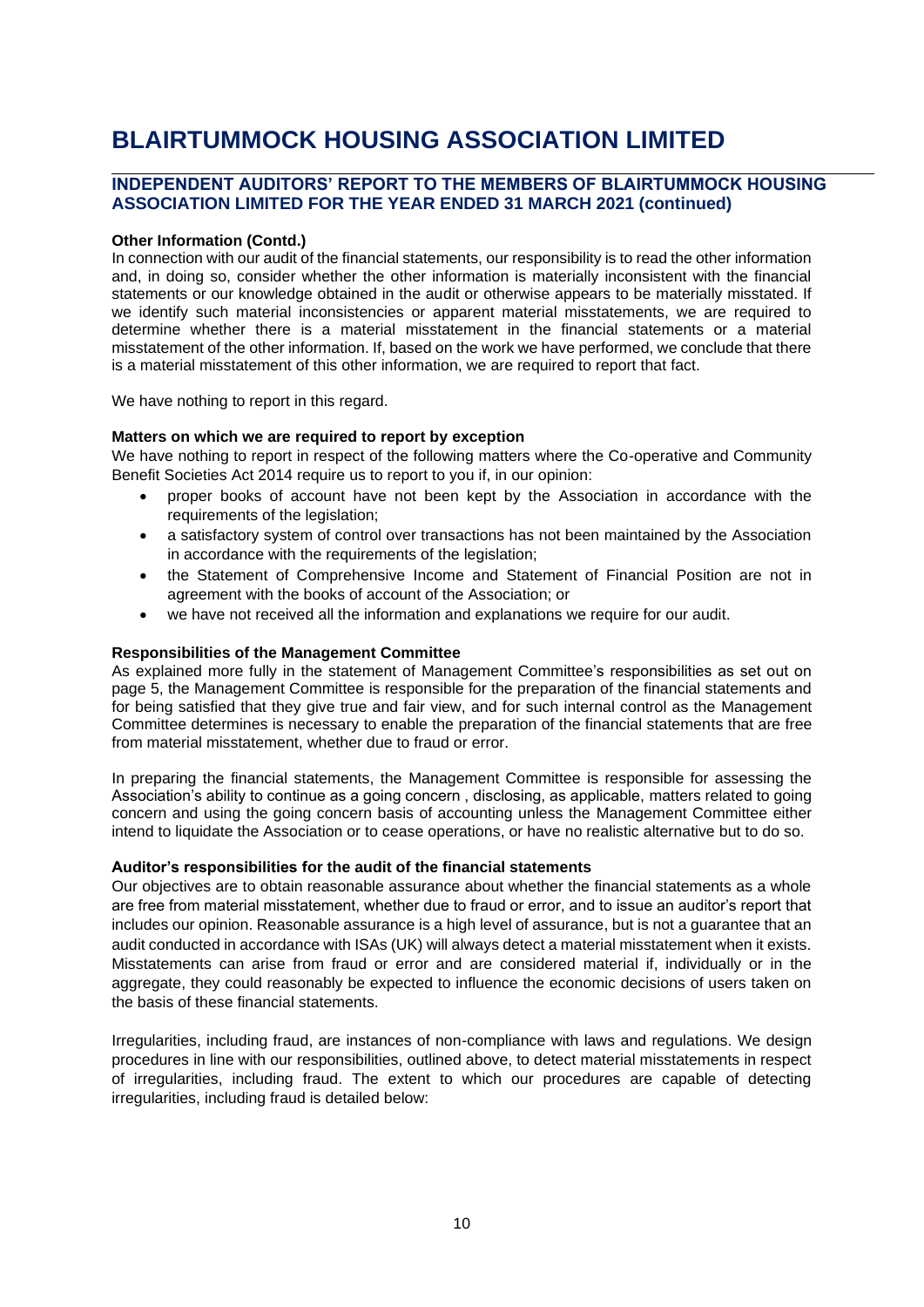# **INDEPENDENT AUDITORS' REPORT TO THE MEMBERS OF BLAIRTUMMOCK HOUSING ASSOCIATION LIMITED FOR THE YEAR ENDED 31 MARCH 2021 (continued)**

**The extent to which the audit was considered capable of detecting irregularities including fraud** Our approach to identifying and assessing the risks of material misstatement in respect of irregularities, including fraud and non-compliance with laws and regulations, was as follows:

- the engagement partner ensured that the engagement team collectively had the appropriate competence, capabilities and skills to identify or recognise non-compliance with applicable laws and regulations;
- we gained an understanding of the legal and regulatory framework applicable to the Association through discussions with management, and from our wider knowledge and experience of the RSL sector;
- we focused on specific laws and regulations which we considered may have a direct material effect on the financial statements or the operations of the Association, including the Cooperative and Community Benefit Societies Act 2014 (and related regulations), the Housing (Scotland) Act 2010 and other laws and regulations applicable to a registered social housing provider in Scotland. We also considered the risks of non-compliance with the other requirements imposed by the Scottish Housing Regulator and we considered the extent to which non-compliance might have a material effect on the financial statements.
- we assessed the extent of compliance with the laws and regulations identified above through making enquiries of management; and
- identified laws and regulations were communicated within the audit team regularly and the team remained alert to instances of non-compliance throughout the audit.

We assessed the susceptibility of the Association's financial statements to material misstatement, including obtaining an understanding of how fraud might occur, by:

- making enquiries of as to where they considered there was susceptibility to fraud, their knowledge of actual, suspected and alleged fraud; and
- considering the internal controls in place to mitigate risks of fraud and non-compliance with laws and regulations.

To address the risk of fraud through management bias and override of controls, we:

- performed analytical procedures to identify any unusual or unexpected relationships;
- tested journal entries to identify unusual transactions;
- assessed whether judgements and assumptions made in determining the accounting estimates set out in Note 1 were indicative of potential bias; and
- investigated the rationale behind significant or unusual transactions.

In response to the risk of irregularities and non-compliance with laws and regulations, we designed procedures which included, but were not limited to:

- agreeing financial statement disclosures to underlying supporting documentation;
- reviewing the minutes of meetings of those charged with governance:
- enquiring of management as to actual and potential litigation and claims; and
- reviewing the Association's Assurance Statement and associated supporting information.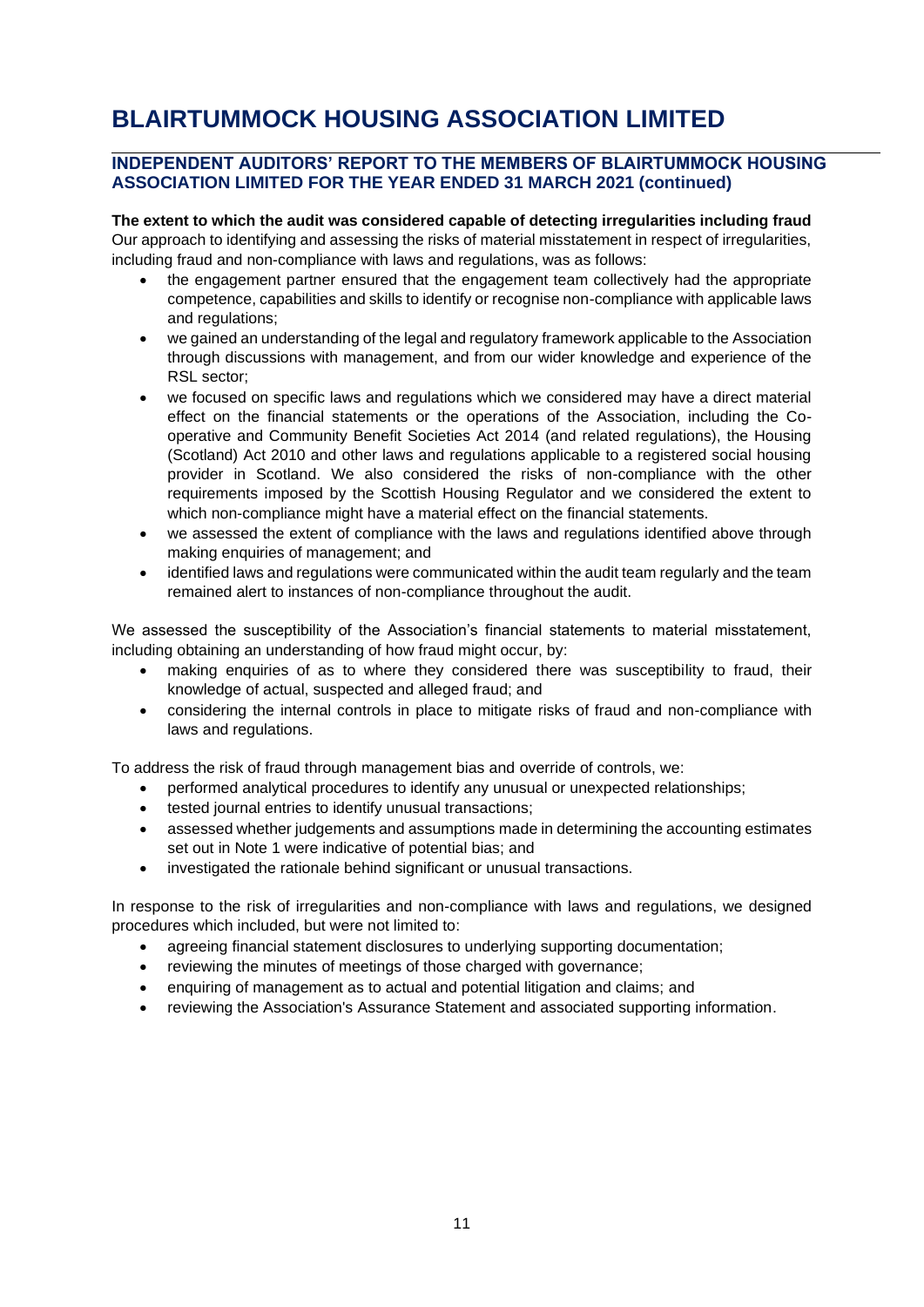# **INDEPENDENT AUDITORS' REPORT TO THE MEMBERS OF BLAIRTUMMOCK HOUSING ASSOCIATION LIMITED FOR THE YEAR ENDED 31 MARCH 2021 (continued)**

## **The extent to which the audit was considered capable of detecting irregularities including fraud (Contd.)**

There are inherent limitations in our audit procedures described above. The more removed that laws and regulations are from financial transactions, the less likely it is that we would become aware of noncompliance. Auditing standards also limit the audit procedures required to identify non-compliance with laws and regulations to enquiry of the Directors and other management and the inspection of regulatory and legal correspondence, if any.

Material misstatements that arise due to fraud can be harder to detect than those that arise from error as they may involve deliberate concealment or collusion.

#### **Description of the auditor's responsibilities for the audit of the financial statements**

Our objectives are to obtain reasonable assurance about whether the financial statements as a whole are free from material misstatement, whether due to fraud or error, and to issue an auditor's report that includes our opinion. Reasonable assurance is a high level of assurance, but is not a guarantee that an audit conducted in accordance with ISAs (UK) will always detect a material misstatement when it exists. Misstatements can arise from fraud or error and are considered material if, individually or in aggregate, they could reasonably be expected to influence the economic decisions of the users taken on the basis of these financial statements.

A further description of our responsibilities for the audit of the financial statements is located on the Financial Reporting Council's website at: http://www.frc.org.uk/auditorsresponsibilities. The description forms part of our audit report.

#### **Use of our Report**

This report is made solely to the Association's members as a body, in accordance with Part 7 of the Cooperative and Community Benefit Societies Act 2014. Our audit work has been undertaken so that we might state to the Association's members those matters we are required to state to them in an auditor's report and for no other purpose. To the fullest extent permitted by law, we do not accept or assume responsibility to anyone other than the Association and the Association's members as a body, for our audit work, for this report, or for the opinions we have formed.

#### **ALEXANDER SLOAN**

Accountants and Business Advisers Statutory Auditors GLASGOW 09/09/2021

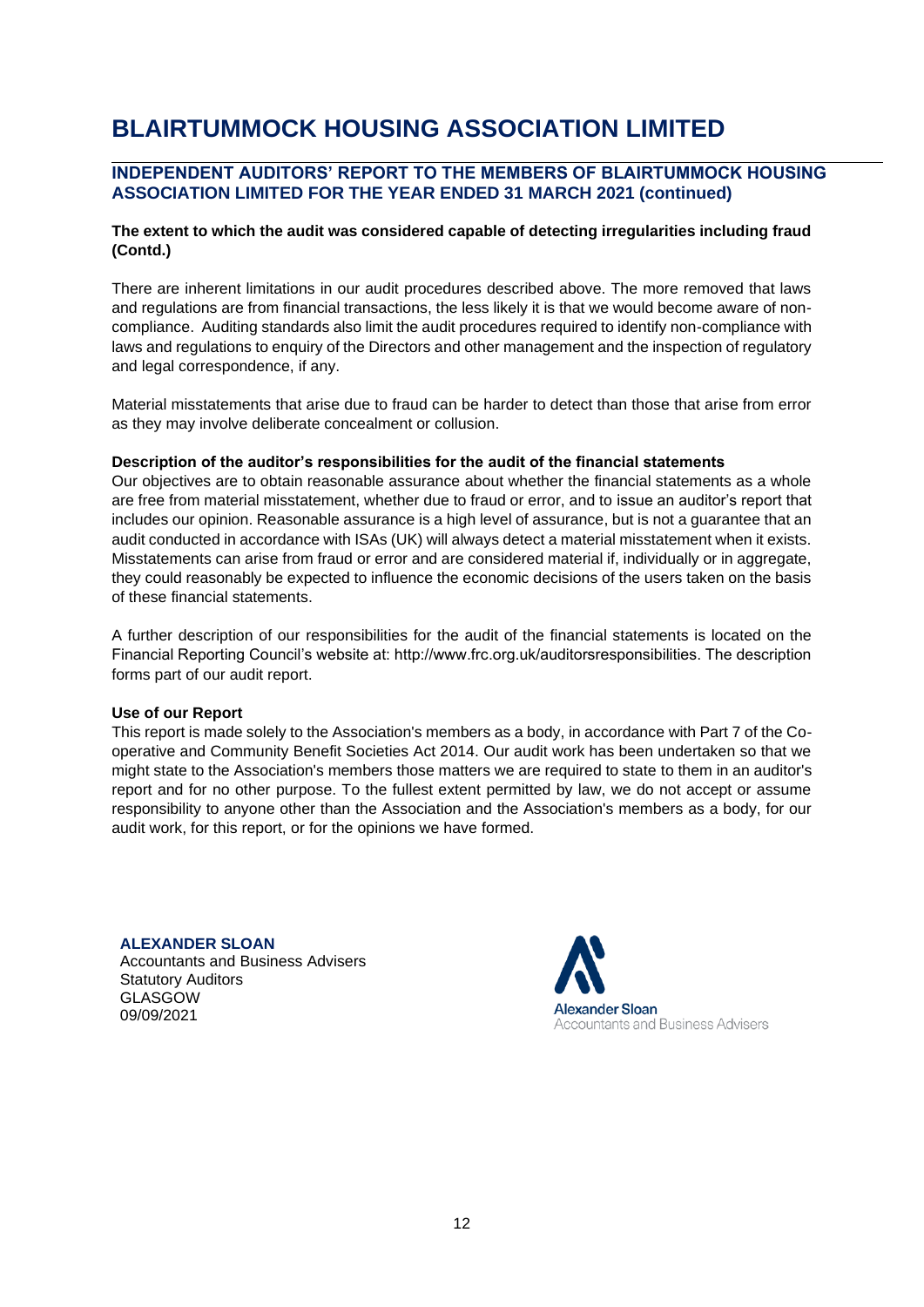# **STATEMENT OF COMPREHENSIVE INCOME FOR THE YEAR ENDED 31 MARCH 2021**

|                                                                                           | <b>Notes</b>   | £         | 2021<br>£  | £          | 2020      |
|-------------------------------------------------------------------------------------------|----------------|-----------|------------|------------|-----------|
| Revenue                                                                                   | $\overline{2}$ |           | 3,430,698  |            | 3,573,058 |
| Operating costs                                                                           | 2              |           | 2,618,983  |            | 2,729,290 |
| <b>OPERATING SURPLUS</b>                                                                  |                |           | 811,715    |            | 843,768   |
| Gain on sale of housing stock                                                             | $\overline{7}$ | 12,762    |            | 92,129     |           |
| Release of negative goodwill                                                              | 14             | 27,622    |            | 27,622     |           |
| Interest receivable and other income                                                      |                | 10,130    |            | 32,241     |           |
| Interest payable and similar charges                                                      | 8              | (98, 113) |            | (121, 391) |           |
| Other Finance income/(charges)                                                            | 11             | (1,000)   |            | (15,000)   |           |
|                                                                                           |                |           | (48, 599)  |            | 15,601    |
| Surplus on ordinary activities before<br>taxation                                         | 9              |           | 763,116    |            | 859,369   |
| Tax on surplus on ordinary activities                                                     | 10             |           |            |            |           |
| <b>SURPLUS FOR THE YEAR</b>                                                               |                |           | 763,116    |            | 859,369   |
| Other comprehensive income<br>Actuarial gains/(losses) on defined benefit<br>pension plan | 21             |           | (571, 216) |            | 538,000   |
| <b>TOTAL COMPREHENSIVE INCOME</b>                                                         |                |           | 191,900    |            | 1,397,369 |

The results relate wholly to continuing activities.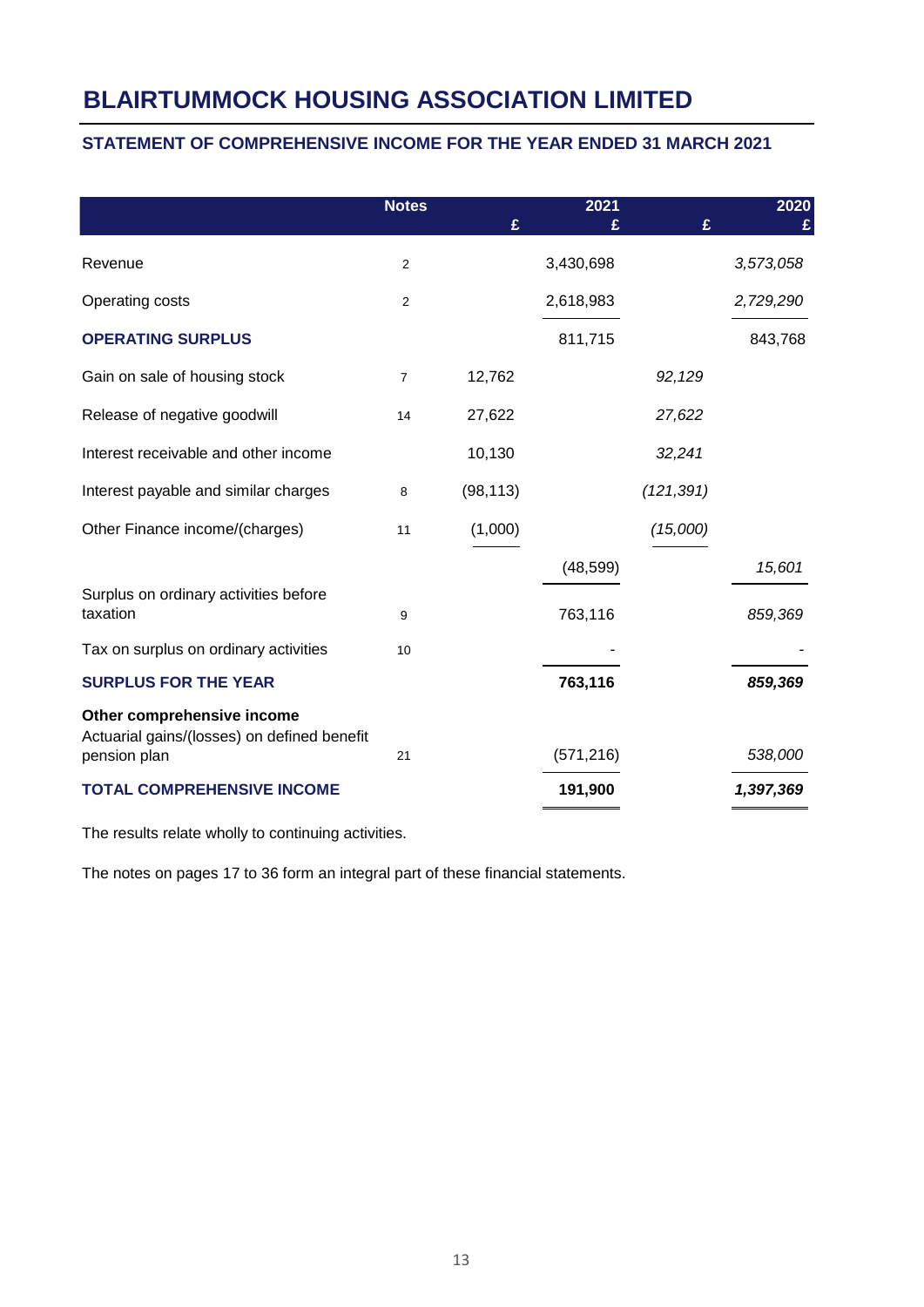# **STATEMENT OF FINANCIAL POSITION AS AT 31 MARCH 2021**

|                                                         | <b>Notes</b> |                | 2021          |              | 2020           |
|---------------------------------------------------------|--------------|----------------|---------------|--------------|----------------|
|                                                         |              | £              | £             | £            | £              |
| <b>NON-CURRENT ASSETS</b>                               |              |                |               |              |                |
| Housing properties - depreciated cost                   | 12           |                | 22,676,056    |              | 23,264,516     |
| Other tangible assets                                   | 12           |                | 1,042,506     |              | 1,040,282      |
|                                                         |              |                | 23,718,562    |              | 24,304,798     |
| Negative goodwill                                       | 14           |                | (1,201,794)   |              | (1,229,416)    |
| <b>CURRENT ASSETS</b>                                   |              |                |               |              |                |
| Receivables                                             | 15           | 222,469        |               | 82,833       |                |
| Investments                                             | 16           | 3,571,661      |               | 3,063,269    |                |
| Cash and cash equivalents                               | 17           | 147,050        |               | 327,446      |                |
|                                                         |              | 3,941,180      |               | 3,473,548    |                |
| <b>CREDITORS: Amounts falling due</b>                   |              |                |               |              |                |
| within one year                                         | 18           | (561, 783)     |               | (475, 319)   |                |
| <b>NET CURRENT ASSETS</b>                               |              |                | 3,379,397     |              | 2,998,229      |
| <b>TOTAL ASSETS LESS CURRENT</b>                        |              |                |               |              |                |
| <b>LIABILITIES</b>                                      |              |                | 25,896,165    |              | 26,073,611     |
| <b>CREDITORS: Amounts falling due</b>                   |              |                |               |              |                |
| after more than one year                                | 19           |                | (3, 198, 182) |              | (3,390,166)    |
| <b>PENSIONS AND OTHER</b>                               |              |                |               |              |                |
| <b>PROVISIONS FOR LIABILITIES</b><br><b>AND CHARGES</b> |              |                |               |              |                |
| Scottish housing association pension                    |              |                |               |              |                |
| scheme                                                  | 21           | (435,000)      |               | (70,000)     |                |
|                                                         |              |                |               |              |                |
| <b>DEFERRED INCOME</b>                                  |              |                | (435,000)     |              | (70,000)       |
| Social housing grants                                   | 22           | (10, 359, 680) |               | (10,880,989) |                |
| Other grants                                            | 22           | (645, 499)     |               | (666, 550)   |                |
|                                                         |              |                | (11,005,179)  |              | (11, 547, 539) |
| <b>NET ASSETS</b>                                       |              |                | 11,257,804    |              | 11,065,906     |
| <b>EQUITY</b>                                           |              |                |               |              |                |
| Share capital                                           | 23           |                | 114           |              | 116            |
| Revenue reserves                                        |              |                | 11,692,690    |              | 11, 135, 790   |
| Pension reserves                                        |              |                | (435,000)     |              | (70,000)       |
|                                                         |              |                | 11,257,804    |              | 11,065,906     |

The financial statements were approved by the Management Committee and authorised for issue on 31 August 2020.

**Committee Member Committee Member Secretary**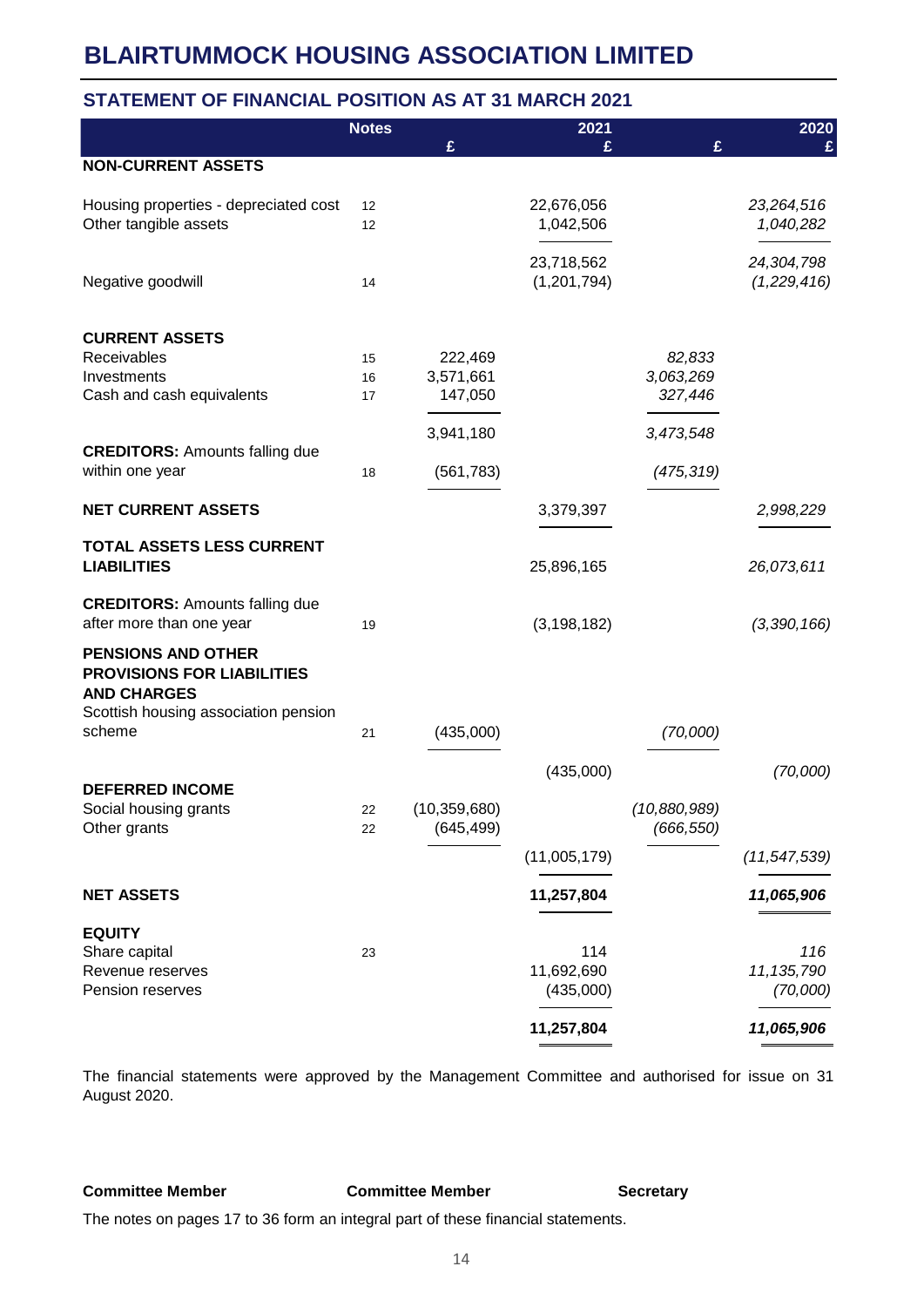# **STATEMENT OF CASH FLOWS FOR THE YEAR ENDED 31 MARCH 2021**

|                                                                                                                                                                                                                                                                                                                                                | <b>Notes</b> |                                                                                | 2021                   |                                                                                               | 2020                |
|------------------------------------------------------------------------------------------------------------------------------------------------------------------------------------------------------------------------------------------------------------------------------------------------------------------------------------------------|--------------|--------------------------------------------------------------------------------|------------------------|-----------------------------------------------------------------------------------------------|---------------------|
|                                                                                                                                                                                                                                                                                                                                                |              | £                                                                              | £                      | £                                                                                             |                     |
| <b>Surplus for the Year</b><br>Adjustments for non-cash items:                                                                                                                                                                                                                                                                                 |              |                                                                                | 763,116                |                                                                                               | 859,369             |
| Depreciation of tangible fixed assets<br>Amortisation of capital grants                                                                                                                                                                                                                                                                        | 12<br>22     | 772,731<br>(566, 781)                                                          |                        | 802,731<br>(599, 055)                                                                         |                     |
| Gain on disposal of tangible fixed assets<br>Release of negative goodwill                                                                                                                                                                                                                                                                      | 14           | (19, 460)<br>(27, 622)                                                         |                        | (52, 027)<br>(27, 622)                                                                        |                     |
| Non-cash adjustments to pension provisions<br>Share capital written off                                                                                                                                                                                                                                                                        | 23           | (206, 216)<br>(3)                                                              |                        | (88,000)<br>(5)                                                                               |                     |
| Interest receivable                                                                                                                                                                                                                                                                                                                            |              |                                                                                | (47, 351)<br>(10, 130) |                                                                                               | 36,022<br>(32, 241) |
| Interest payable                                                                                                                                                                                                                                                                                                                               | 8            |                                                                                | 98,113                 |                                                                                               | 121,391             |
| Operating cash flows before movements in<br>working capital                                                                                                                                                                                                                                                                                    |              |                                                                                | 803,748                |                                                                                               | 984,541             |
|                                                                                                                                                                                                                                                                                                                                                |              |                                                                                | (3)                    |                                                                                               | (5)                 |
| Change in debtors<br>Change in creditors                                                                                                                                                                                                                                                                                                       |              | (139, 636)<br>82,330                                                           |                        | 79,200<br>(26, 156)                                                                           |                     |
|                                                                                                                                                                                                                                                                                                                                                |              |                                                                                | (57, 306)              |                                                                                               | 53,044              |
| Net cash inflow from operating activities                                                                                                                                                                                                                                                                                                      |              |                                                                                | 746,442                |                                                                                               | 1,037,585           |
| <b>Investing Activities</b><br>Acquisition and construction of properties<br>Purchase of other fixed assets<br>Social housing grant received<br>Social housing grant repaid<br>Other grants repaid<br>Changes on short term deposits with banks<br>Proceeds on disposal of housing properties<br>Proceeds on disposal of other tangible assets |              | (173, 622)<br>(45, 866)<br>27,814<br>(3, 393)<br>(508, 392)<br>45,755<br>6,698 |                        | (663, 706)<br>(10, 519)<br>29,597<br>(22, 287)<br>(33, 310)<br>95,592<br>265,730<br>(40, 102) |                     |
| Net cash outflow from investing activities                                                                                                                                                                                                                                                                                                     |              |                                                                                | (651,006)              |                                                                                               | (379,005)           |
| <b>Financing Activities</b><br>Interest received on cash and cash equivalents<br>Interest paid on loans<br>Loan principal repayments<br>Share capital issued                                                                                                                                                                                   | 23           | 10,130<br>(98, 113)<br>(187, 850)                                              |                        | 32,241<br>(121, 391)<br>(385, 715)<br>6                                                       |                     |
| Net cash outflow from financing activities                                                                                                                                                                                                                                                                                                     |              |                                                                                | (275, 832)             |                                                                                               | (474, 859)          |
| (decrease)/increase in cash                                                                                                                                                                                                                                                                                                                    | 24           |                                                                                | (180, 396)             |                                                                                               | 183,721             |
| Opening cash & cash equivalents                                                                                                                                                                                                                                                                                                                |              |                                                                                | 327,446                |                                                                                               | 143,725             |
| <b>Closing cash &amp; cash equivalents</b>                                                                                                                                                                                                                                                                                                     |              |                                                                                | 147,050                |                                                                                               | 327,446             |
| Cash and cash equivalents as at 31 March<br>Cash                                                                                                                                                                                                                                                                                               | 24           |                                                                                | 147,050                |                                                                                               | 327,446             |
|                                                                                                                                                                                                                                                                                                                                                |              |                                                                                | 147,050                |                                                                                               | 327,446             |
|                                                                                                                                                                                                                                                                                                                                                |              |                                                                                |                        |                                                                                               |                     |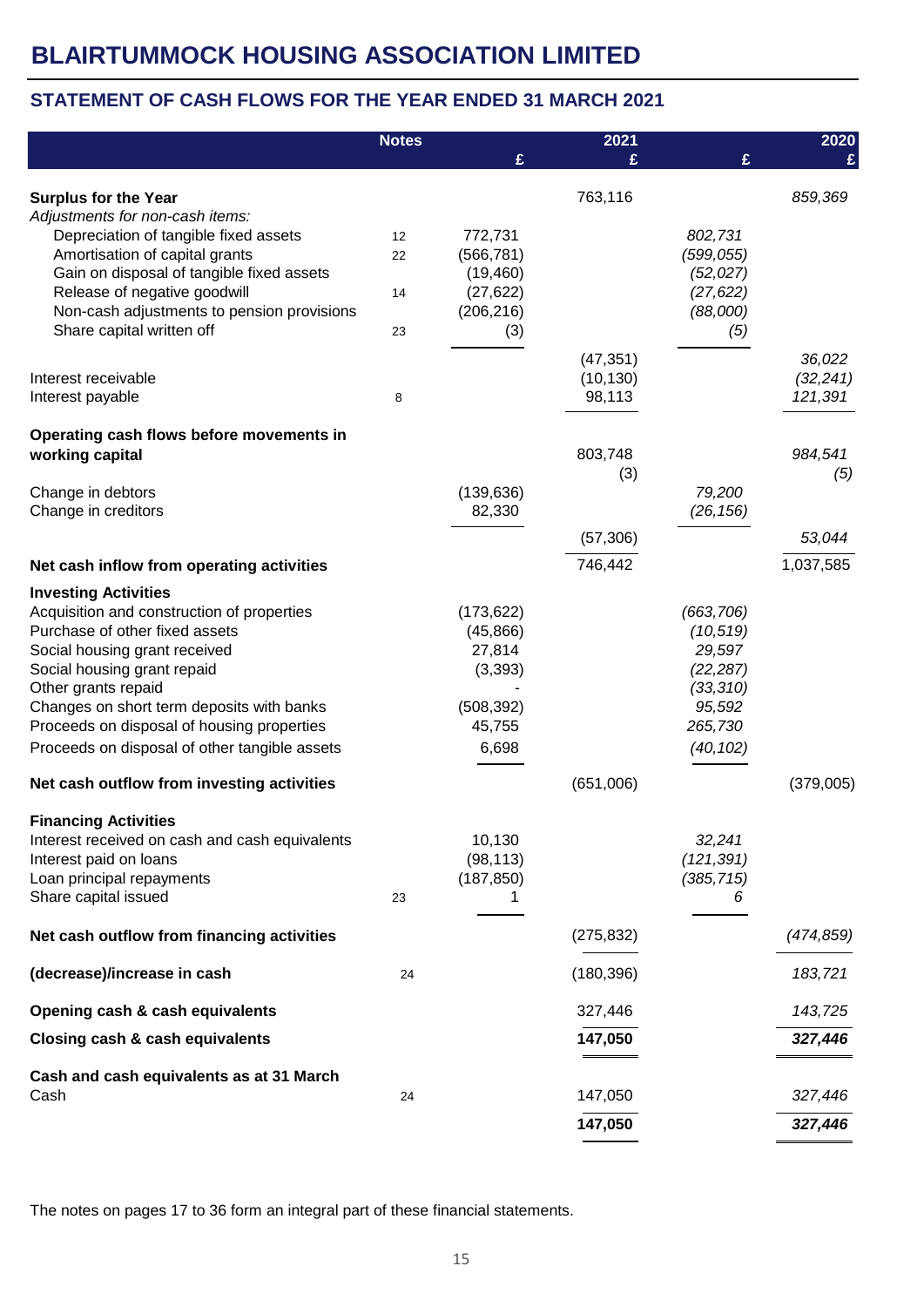# **STATEMENT OF CHANGES IN EQUITY AS AT 31 MARCH 2021**

|                                                                                                                                                                       | <b>Share</b><br><b>Capital</b> | <b>Scottish Housing</b><br><b>Association</b><br><b>Pension reserve</b> | <b>Revenue</b><br><b>Reserve</b>    | <b>Total</b>                               |
|-----------------------------------------------------------------------------------------------------------------------------------------------------------------------|--------------------------------|-------------------------------------------------------------------------|-------------------------------------|--------------------------------------------|
|                                                                                                                                                                       |                                |                                                                         |                                     |                                            |
| <b>Balance as at 1 April 2019</b>                                                                                                                                     | 115<br>6                       | (696,000)                                                               | 10,364,421                          | 9,668,536                                  |
| <b>Issue of Shares</b><br><b>Cancellation of Shares</b><br>Other comprehensive income                                                                                 | (5)                            | 538,000                                                                 |                                     | (5)<br>538,000                             |
| Other movements<br>Surplus for the year                                                                                                                               |                                | 88,000                                                                  | (88,000)<br>859,369                 | 859,369                                    |
| <b>Balance as at 31 March 2020</b>                                                                                                                                    | 116                            | (70,000)                                                                | 11,135,790                          | 11,065,906                                 |
| <b>Balance as at 1 April 2020</b><br><b>Issue of Shares</b><br><b>Cancellation of Shares</b><br>Other comprehensive income<br>Other movements<br>Surplus for the year | 116<br>(3)                     | (70,000)<br>(571, 216)<br>206,216                                       | 11,135,790<br>(206, 216)<br>763,116 | 11,065,906<br>(3)<br>(571, 216)<br>763,116 |
| <b>Balance as at 31 March 2021</b>                                                                                                                                    | 114                            | (435,000)                                                               | 11,692,690                          | 11,257,804                                 |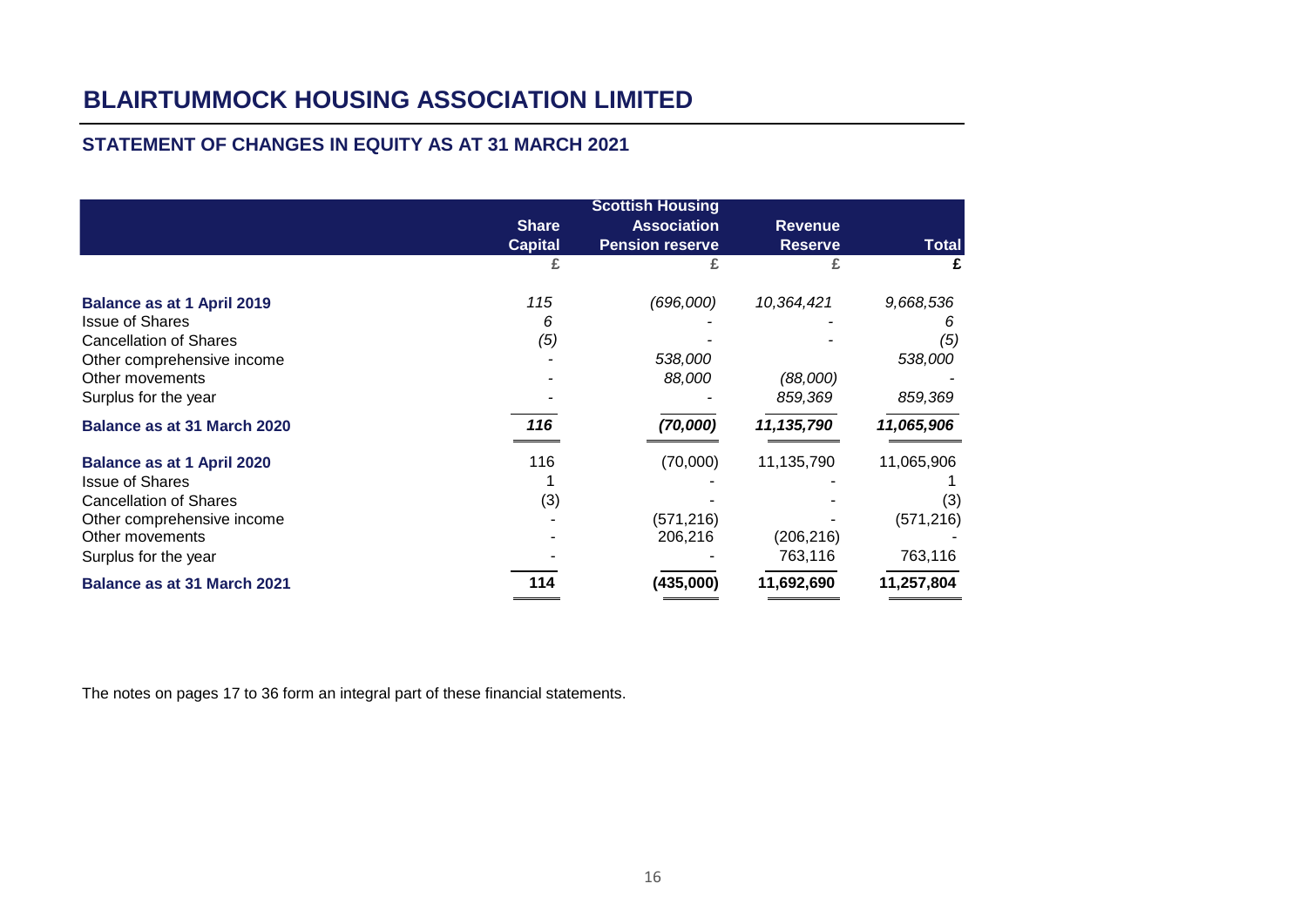### **FINANCIAL STATEMENTS FOR THE YEAR ENDED 31 MARCH 2021 NOTES TO THE FINANCIAL STATEMENTS**

#### **1. PRINCIPAL ACCOUNTING POLICIES**

#### **Statement of Compliance and Basis of Accounting**

These financial statements were prepared in accordance with Financial Reporting Standard 102 "The Financial Reporting Standard applicable in the UK and Republic of Ireland" and the Statement of Recommended Practice for social housing providers 2018. The Association is a Public Benefit Entity in terms of its compliance with Financial Reporting Standard 102, applicable for accounting periods on or after 1 January 2019. They comply with the Determination of Accounting Requirements 2019. A summary of the principal accounting policies is set out below

#### **Revenue**

Revenue comprises rental and service charge income receivable in the period, income from shared ownership first tranche sales, sales of properties built for sale, other services provided, revenue grants receivable and government grants released to income in the period.

The Association recognises rent receivable net of losses from voids. Service Charge Income (net of voids) is recognised with expenditure as it is incurred as this is considered to be the point when the service has been performed and the revenue recognition criteria is met.

Government grants are released to income over the expected useful life of the asset to which they relate. Revenue grants are receivable when the conditions for receipt of the agreed grant funding have been met.

#### **Retirement Benefits**

The Association previously participated in the Scottish Housing Association Pension Scheme (SHAPS) a multi-employer defined benefit scheme where retirement benefits to employees of the Association are funded by the contributions from all participating employers and employees in the Scheme. Payments are made in accordance with periodic calculations by consulting Actuaries and are based on pension costs applicable across the various participating organisations taken as a whole. The Association accounts for this scheme as a defined benefit pension scheme in accordance with FRS 102. The Association moved to the SHAPS defined contribution scheme on leaving the defined benefit scheme. Contributions to defined contribution plans are recognised as employee benefit expense when they are due.

#### **Going Concern**

On the basis that the Management Committee has a reasonable expectation that the Association has adequate resources to continue in operational existence for the foreseeable future, the Association has adopted the going concern basis of accounting in preparing these financial statements.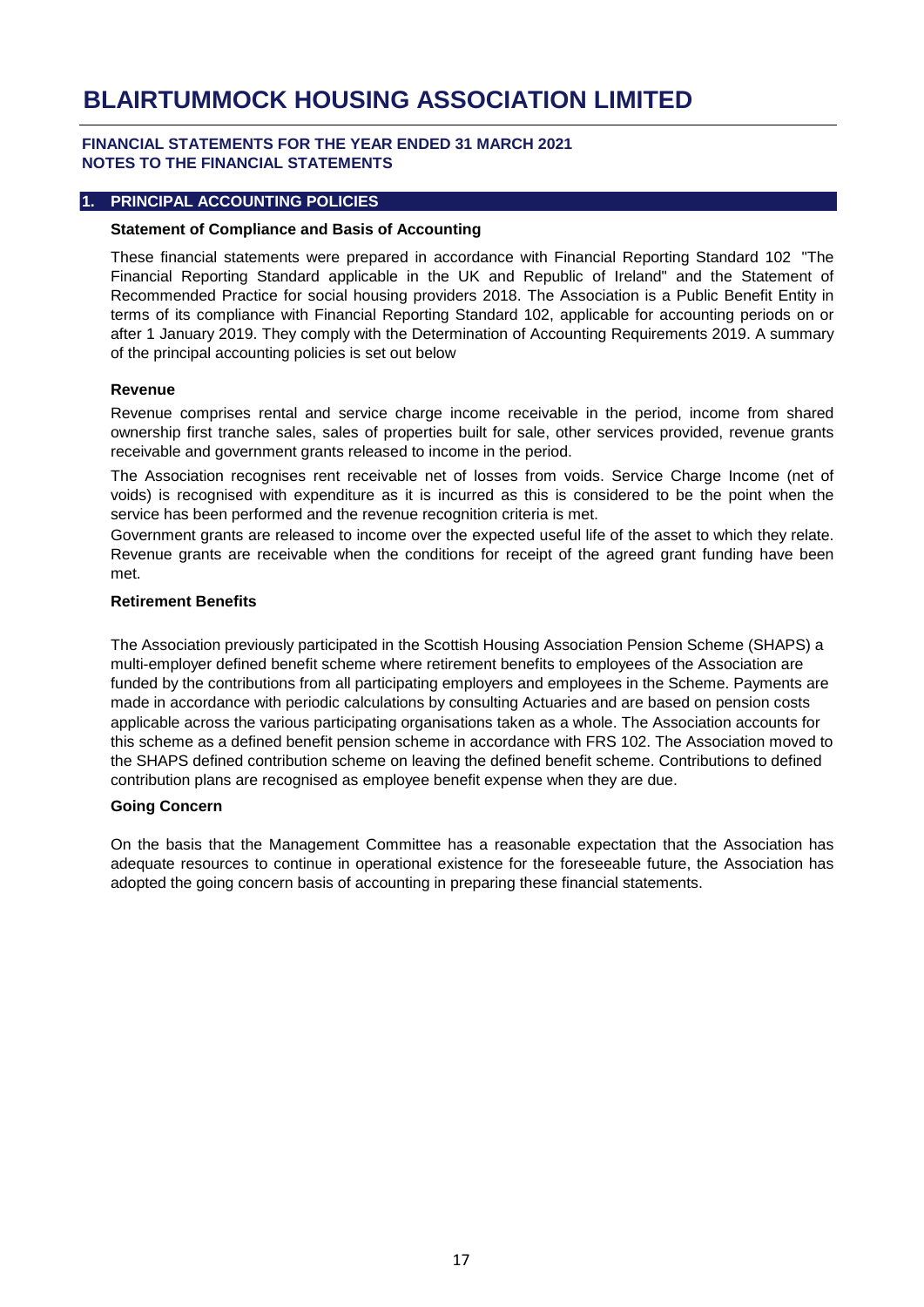#### **FINANCIAL STATEMENTS FOR THE YEAR ENDED 31 MARCH 2021 NOTES TO THE FINANCIAL STATEMENTS** (continued)

#### **1. PRINCIPAL ACCOUNTING POLICIES** (continued.)

#### **Housing Properties**

Housing properties are held for the provision of social housing. Housing properties are stated at cost less accumulated depreciation and impairment losses. Cost includes acquisition of land and buildings and development cost. The Association depreciates housing properties over the useful life of each major component. Housing under construction and land are not depreciated.

| Component                        | Useful Economic Life |
|----------------------------------|----------------------|
| Roof-tiles/flashings             | Over 50 years        |
| <b>External Fabric/brickwork</b> | Over 50 years        |
| Windows                          | Over 30-60 years     |
| <b>Kitchens</b>                  | Over 15 years        |
| <b>Bathrooms</b>                 | Over 25 years        |
| <b>Boilers</b>                   | Over 15 years        |
| Radiators/pipework               | Over 30 years        |
| <b>Electrics</b>                 | Over 30 years        |
| <b>Structures</b>                | Over 50 years        |

### **Depreciation and Impairment of Other Tangible Assets**

Non-current assets are stated at cost less accumulated depreciation. Depreciation is charged over the expected economic useful lives of the assets at the following annual rates:

| <b>Office Premises</b>        | 2%  |
|-------------------------------|-----|
| <b>Furniture and Fittings</b> | 10% |
| Computer Equipment            | 33% |
| <b>Office Equipment</b>       | 20% |

The carrying values of non-current assets are reviewed for impairment at the end of each reporting period.

#### **Social Housing Grants and Other Capital Grants**

Social housing grants and other capital grants are accounted for using the Accrual Method as outlined in Section 24 of Financial Reporting Standard 102. Grants are treated as deferred income and recognised in income on a systematic basis over the expected useful life of the property and assets to which they relate.

Social housing grant attributed to individual components is written off to the statement of comprehensive income when these components are replaced.

Although social housing grant is treated as a grant for accounting purposes, it may nevertheless become repayable in certain circumstances, such as the disposal of certain assets. The amount repayable would be restricted to the net proceeds of sale.

#### **Sales Of Housing Properties**

First tranche shared ownership disposals are credited to turnover on completion. The cost of construction of these sales is taken to operating cost. In accordance with the statement of recommended practice, disposals of subsequent tranches are treated as non-current asset disposals with the gain or loss on disposal shown in the statement of comprehensive income.

Disposals under shared equity schemes are accounted for in the statement of comprehensive income. The remaining equity in the property is treated as a non-current asset investment, which is matched with the grant received.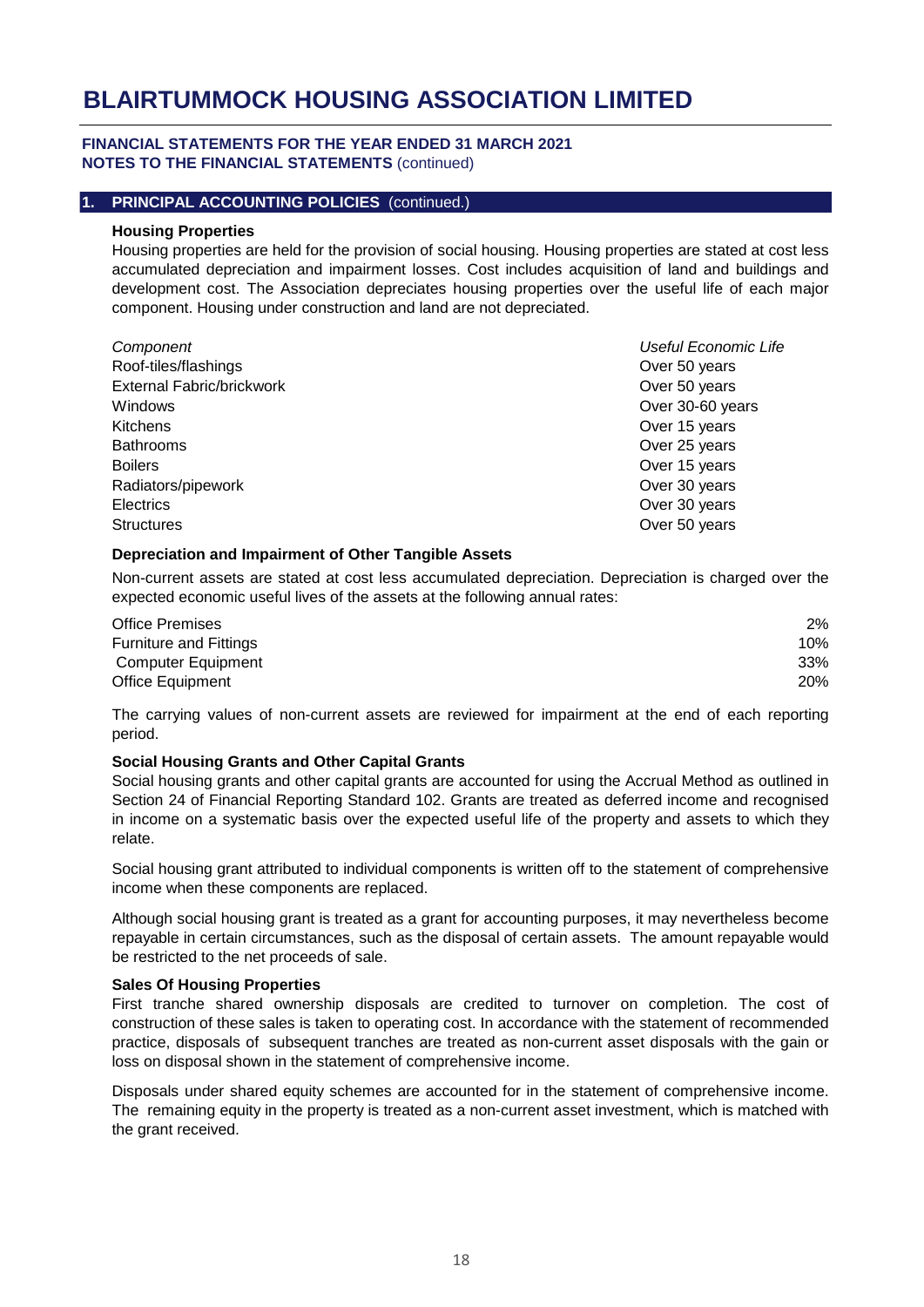### **FINANCIAL STATEMENTS FOR THE YEAR ENDED 31 MARCH 2021 NOTES TO THE FINANCIAL STATEMENTS** (Continued)

### **1. PRINCIPAL ACCOUNTING POLICIES** (continued.)

## **Taxation**

The Association is a Scottish Charity and is not liable to taxation on its charitable activities.

### **Leases**

Costs in respect of operating leases are charged to the Statement of Comprehensive Income on a straight line basis over the lease term. Assets held under finance leases and hire purchase contracts are capitalised in the Statement of Financial Position and are depreciated over their useful lives or the term of the lease whichever is shorter.

### **Works to Existing Properties**

The Association capitalises major repairs expenditure where these works result in an enhancement of economic benefits by increasing the net rental stream over the life of the property, a material reduction in future maintenance costs, or a significant extention of the life of the property.

### **Capitalisation Of Development Overheads**

Directly attributable development administration costs relating to ongoing development activities are capitalised.

### **Borrowing Costs**

scheme. All other borrowing costs are expensed to the statement of comprehensive income using the effective interest rate method.

### **Property Development Cost**

The proportion of the development cost of shared ownership properties expected to be disposed of as a first tranche sale is held in current assets until it is disposed of. The remaining part of the development cost is treated as a non-current asset. Surpluses made on the disposal of first tranche sales are taken to the Statement of Comprehensive Income.

Property developments that are intended for resale are included in current assets until disposal.

#### **Negative Goodwill**

Negative goodwill created through acquisition is written off to the Statement of Comprehensive Income as the non-cash assets acquired are depreciated or sold.

#### **Housing Property Managed By Agents**

Where a third party manages the Association's housing property the accounting treatment reflects the substance of the transactions. The property is only excluded if the rights and obligations associated with the scheme has been transferred to the third party.

## **VAT**

The Association is VAT registered but the substantial proportion of its income is exempt for VAT purposes. As a result most of the VAT paid is not recovered and therefore expenditure is shown inclusive of VAT.

#### **Basis of Consolidation**

The Association has obtained exemption from the Financial Conduct Authority from producing Consolidated Financial Statements as provided by Section 14(2A) of the Friendly and Industrial and Provident Societies Act 1968. The financial statements for Blairtummock Housing Association Limited present information about it as an individual undertaking and not about the group.

#### **Financial Instruments - Basic**

The Association classes all of its loans as basic financial instruments including agreements with break clauses. The Association recognises basic financial instruments in accordance with Section 11 of Financial Reporting Standard 102.

The Association's debt instruments are measured at amortised cost using the effective interest rate method.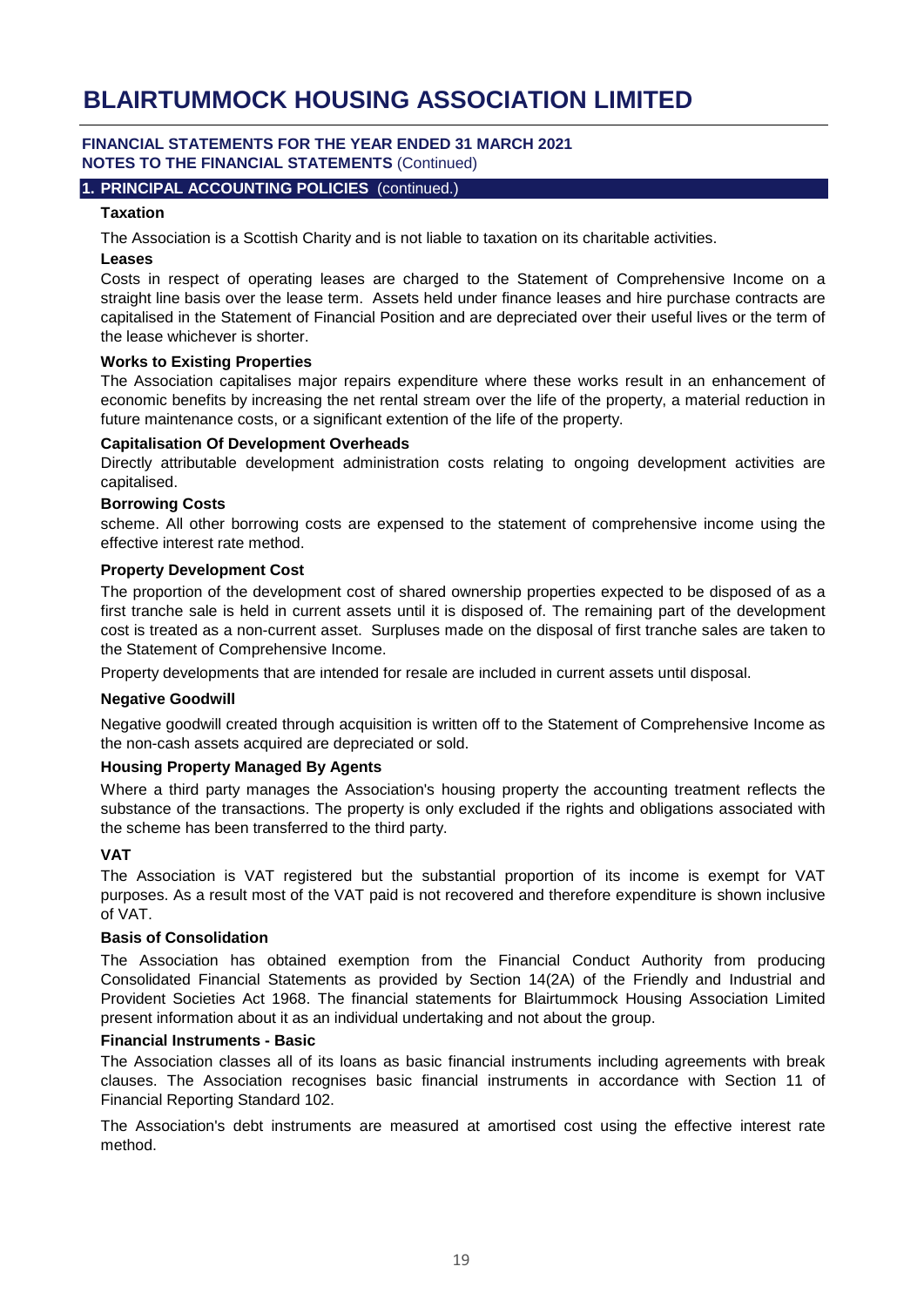### **FINANCIAL STATEMENTS FOR THE YEAR ENDED 31 MARCH 2021 NOTES TO THE FINANCIAL STATEMENTS** (Continued)

#### **1. PRINCIPAL ACCOUNTING POLICIES** (Continued.)

#### **Cash and Liquid Resources**

Cash comprises cash at bank and in hand, deposits repayable on demand less overdrafts. Liquid resources are current asset investments that can't be disposed of without penalty and are readily convertible into amounts of cash at their carrying value.

#### **Impairment**

The Association asseses at the end of each accounting period whether there are indications that a noncurrent asset may be impaired or that an impairment loss previously recognised has fully or partially reversed.

Where the carrying value of non-current assets is less that their recoverable amounts the shortfall is recognised as an impairment loss in the Statement of Comprehensive Income. The recoverable amount is the higher of the fair value less costs to sell and value-in-use of the asset based on its service

Impairment losses previously recognised are reversed if the reasons for the impairment loss have ceased to apply. Reversals of impairment losses are recognised in the Statement of Comprehensive Income.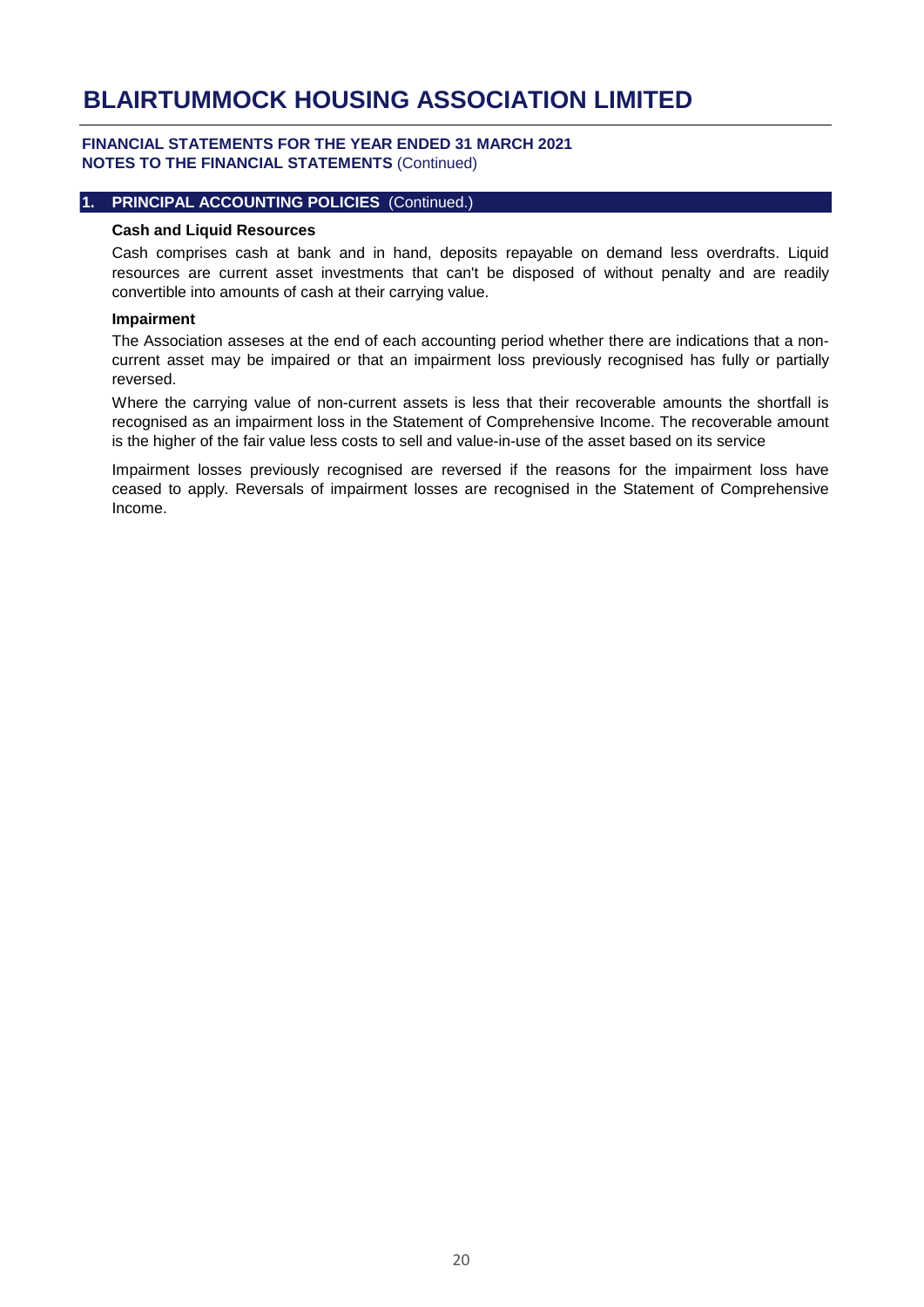### **FINANCIAL STATEMENTS FOR THE YEAR ENDED 31 MARCH 2021 NOTES TO THE FINANCIAL STATEMENTS (continued)**

#### **1. PRINCIPAL ACCOUNTING POLICIES** (continued.)

### **Key Judgements and estimates made in the application of Accounting Policies**

The preparation of financial statements requires the use of certain accounting judgements and accounting estimates. It also requires the the Association to exercise judgement in applying the it's accounting policies. The areas requiring a higher degree of judgement, or complexity, and areas where assumptions or estimates are most signficant to the financial statements are disclosed below.

#### Key Judgements

*a) Categorisation of Housing Properties*

In the judgement of the Management Committee the entirety of the Association's housing stock is held for social benefit and is therefore classified as Property, Plant and Equipment in accordance with FRS 102.

#### *b) Identification of cash generating units*

The Management Committee considers its cash-generating units to be the schemes in which it manages its housing property for asset management purposes.

### *c) Financial instrument break clauses*

The Management Committee has considered the break clauses attached to the financial instruments that it has in place for its loan funding. In their judgement these break clauses do not cause the financial instrument to be classified as a complex financial instrument and therefore they meet the definition of a basic financial instrument.

#### *d) Pension Liability*

The Association participates in a defined benefit pension scheme arrangement with the Scottish Housing Association Pension Scheme. The fund is administered by the Pensions Trust. The Pension Trust have developed a method of calculating each member's share of the assets and liabilities of the scheme. The Association has decided that this method is appropriate and provides a reasonable estimate of the pension assets and liabilities of the Association and has therefore adopted this valuation method.

## Estimation Uncertainty

## *a) Rent Arrears - Bad Debt Provision*

The Association assesses the recoverability of rent arrears through a detailed assessment process which considers tenant payment history, arrangements in place and court action.

## *b) Life Cycle of Components*

The Association estimates the useful lives of major components of its housing property with reference to surveys carried out by external qualified surveyors.

#### *c) Useful life of properties, plant and equipment*

The Association assesses the useful life of its properties, plant and equipment and estimates the annual charge to be depreciated based on this assessment.

#### *d) Costs of shared ownership*

The Association allocates costs to shared ownership properties on an percentage basis split across the number of properties the Association owns.

## *e) Defined pension liability*

In determining the value of the Association's share of defined benefit pension scheme assets and obligations, the valuation prepared by the Scheme actuary includes estimates of life expectancy, salary growth, inflation and the discount rate on corporate bonds.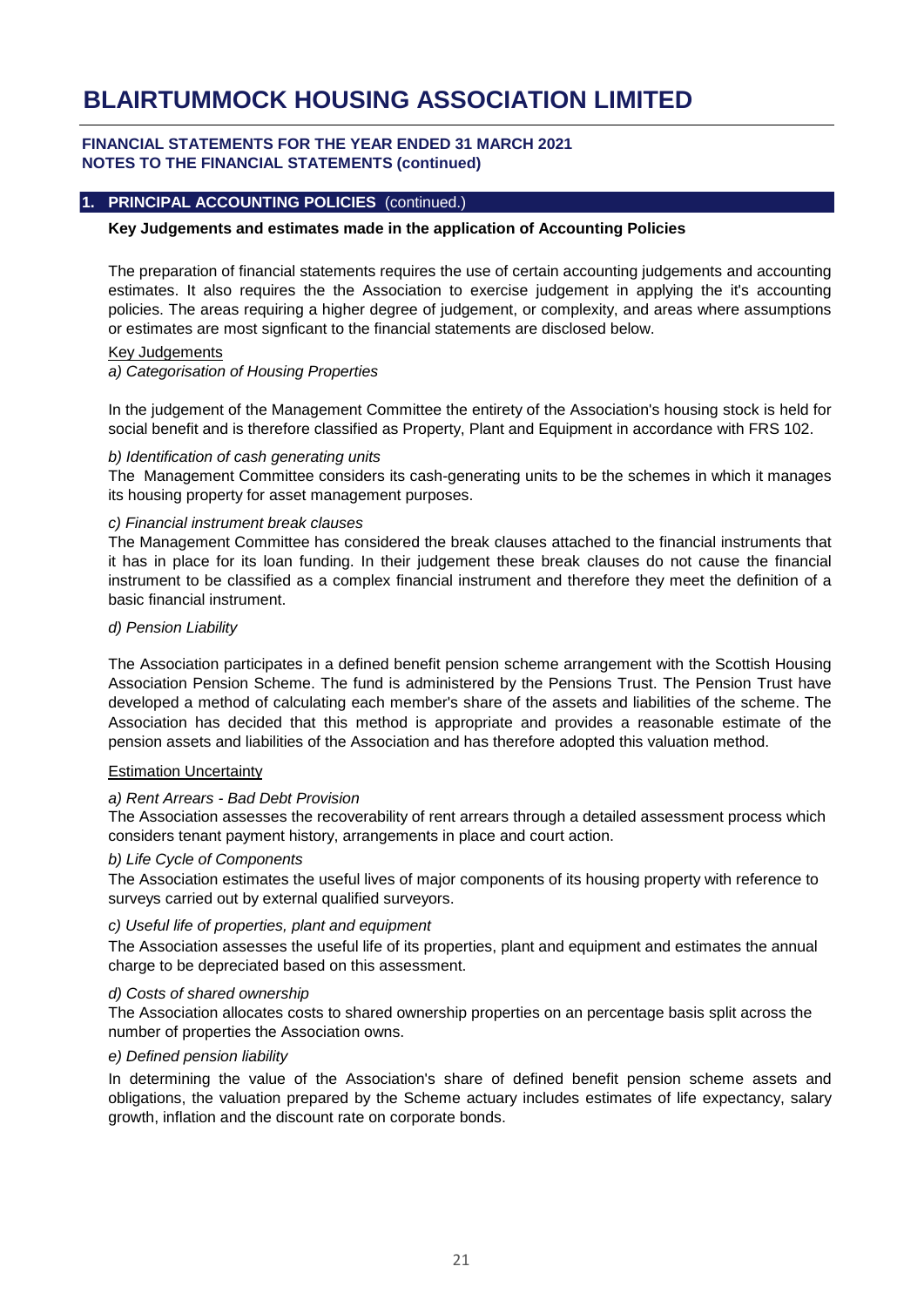## **FINANCIAL STATEMENTS FOR THE YEAR ENDED 31 MARCH 2021 NOTES TO THE FINANCIAL STATEMENTS (continued)**

# **2. PARTICULARS OF TURNOVER, OPERATING COSTS AND OPERATING SURPLUS OR DEFICIT**

|                               | <b>Notes</b> | <b>Turnover</b><br>£ | Operating<br>costs<br>£ | Operating<br>surplus /<br>(deficit)<br>£ | Turnover<br>£ | Operating<br>costs<br>£ | Operating<br>surplus /<br>(deficit)<br>£ |
|-------------------------------|--------------|----------------------|-------------------------|------------------------------------------|---------------|-------------------------|------------------------------------------|
| Affordable letting activities | 3            | 3.305.696            | 2,539,908               | 765,788                                  | 3.404.204     | 2,601,013               | 803,191                                  |
| <b>Other Activities</b>       | 4            | 125.002              | 79.075                  | 45.927                                   | 168.854       | 128,277                 | 40,577                                   |
| <b>Total</b>                  |              | 3,430,698            | 2,618,983               | 811,715                                  | 3,573,058     | 2,729,290               | 843,768                                  |

#### **3. PARTICULARS OF TURNOVER, OPERATING COSTS AND OPERATING SURPLUS OR DEFICIT FROM AFFORDABLE LETTING ACTIVITIES**

|                                                                            | General<br><b>Needs</b><br>Housing<br>£ | <b>Supported</b><br><b>Housing</b><br>£ | <b>Shared</b><br>Ownership<br>£ | 2021<br><b>Total</b><br>£ | 2020<br>Total<br>£   |
|----------------------------------------------------------------------------|-----------------------------------------|-----------------------------------------|---------------------------------|---------------------------|----------------------|
| <b>Revenue from Lettings</b>                                               |                                         |                                         |                                 |                           |                      |
| Rent receivable net of service charges<br>Service charges receivable       | 2,577,966<br>84,914                     | 36,293<br>534                           | 40,484                          | 2,654,743<br>85,448       | 2,657,544<br>112,920 |
| Gross income from rent and service charges<br>Less: Rent losses from voids | 2,662,880<br>15,868                     | 36,827                                  | 40,484                          | 2,740,191<br>15,868       | 2,770,464<br>20,913  |
|                                                                            |                                         |                                         |                                 |                           |                      |
| Income from rents and service charges                                      | 2,647,012                               | 36,827                                  | 40,484                          | 2,724,323                 | 2,749,551            |
| Grants released from deferred income                                       | 581,373                                 |                                         |                                 | 581,373                   | 654,653              |
| Total turnover from affordable letting activities                          | 3,228,385                               | 36,827                                  | 40,484                          | 3,305,696                 | 3,404,204            |
| <b>Expenditure on affordable letting activities</b>                        |                                         |                                         |                                 |                           |                      |
| Management and maintenance administration costs                            | 872,885                                 |                                         |                                 | 872,885                   | 942,336              |
| Service costs                                                              | 65,699                                  |                                         |                                 | 65,699                    | 107,310              |
| Planned and cyclical maintenance, including major repairs                  | 600,460                                 |                                         |                                 | 600,460                   | 343,113              |
| Reactive maintenance costs                                                 | 308,114                                 |                                         |                                 | 308,114                   | 334,601              |
| Bad Debts - rents and service charges                                      | (36, 339)                               |                                         |                                 | (36, 339)                 | 56,219               |
| Depreciation of affordable let properties                                  | 697,004                                 | 14,570                                  | 17,515                          | 729,089                   | 817,434              |
| Operating costs of affordable letting activities                           | 2,507,823                               | 14,570                                  | 17,515                          | 2,539,908                 | 2,601,013            |
| Operating surplus on affordable letting activities                         | 720,562                                 | 22,257                                  | 22,969                          | 765,788                   | 803,191              |
| 2020                                                                       | 756,158                                 | 22,285                                  | 24,748                          |                           |                      |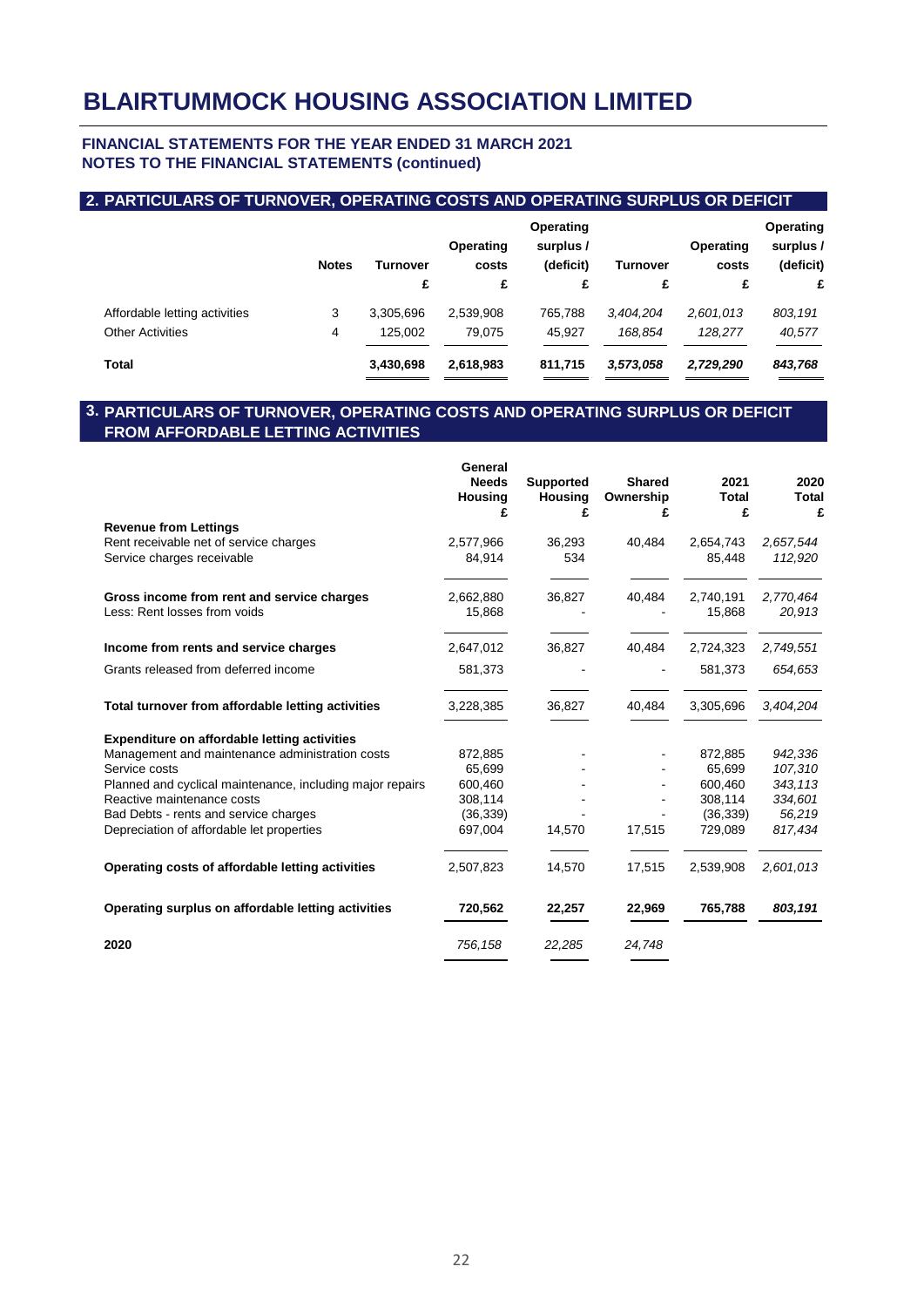### **FINANCIAL STATEMENTS FOR THE YEAR ENDED 31 MARCH 2021 NOTES TO THE FINANCIAL STATEMENTS (continued)**

# **4. PARTICULARS OF REVENUE, OPERATING COSTS AND OPERATING SURPLUS OR DEFICIT FROM OTHER ACTIVITIES**

|                                    | <b>Grants</b><br>from<br><b>Scottish</b><br><b>Ministers</b> | <b>Other</b><br>revenue<br>grants | <b>Supporting</b><br>people<br>income | <b>Other</b><br>income | <b>Total</b><br><b>Turnover</b> | <b>Operating</b><br>costs -<br>bad debts | <b>Other</b><br>operating<br>costs | <b>Operating</b><br>surplus<br>/ (deficit)<br>2021 | <b>Operating</b><br>surplus<br>/ (deficit)<br>2020 |
|------------------------------------|--------------------------------------------------------------|-----------------------------------|---------------------------------------|------------------------|---------------------------------|------------------------------------------|------------------------------------|----------------------------------------------------|----------------------------------------------------|
|                                    | £                                                            | £                                 | £                                     | £                      | £                               | £                                        | £                                  | £                                                  | £                                                  |
| Wider role activities              | $\,$                                                         | 16,701                            | $\overline{\phantom{a}}$              | $\,$                   | 16,701                          | $\blacksquare$                           | $\sim$                             | 16,701                                             | (60, 279)                                          |
| Factoring                          | $\overline{\phantom{a}}$                                     |                                   | $\overline{\phantom{a}}$              | 14,104                 | 14,104                          | $\sim$                                   | 9,160                              | 4,944                                              | 1,268                                              |
| District heating                   | $\sim$                                                       | 31,603                            | $\blacksquare$                        | 27,762                 | 59,365                          | $\sim$                                   | 67,083                             | (7, 718)                                           | (3,205)                                            |
| Other activities                   | $\overline{\phantom{a}}$                                     | $\overline{\phantom{a}}$          | $\blacksquare$                        | 19,220                 | 19,220                          | $\blacksquare$                           | $\sim$                             | 19,220                                             | 80,782                                             |
| Insurance Claim                    | $\overline{\phantom{a}}$                                     | $\blacksquare$                    | $\overline{\phantom{a}}$              | $\sim$                 | $\sim$                          | $\sim$                                   |                                    |                                                    | 6,555                                              |
| Daycare centre                     | 15,612                                                       | $\overline{\phantom{0}}$          | ٠                                     | $\sim$                 | 15,612                          | $\sim$                                   | 2,832                              | 12,780                                             | 15,456                                             |
| <b>Total From Other Activities</b> | 15,612                                                       | 48,304                            | $\blacksquare$                        | 61,086                 | 125,002                         |                                          | 79,075                             | 45,927                                             | 40,577                                             |
| 2020                               | 15,456                                                       | 98,377                            |                                       | 55,021                 | 168,854                         | $\overline{\phantom{0}}$                 | 128,277                            | 40,577                                             |                                                    |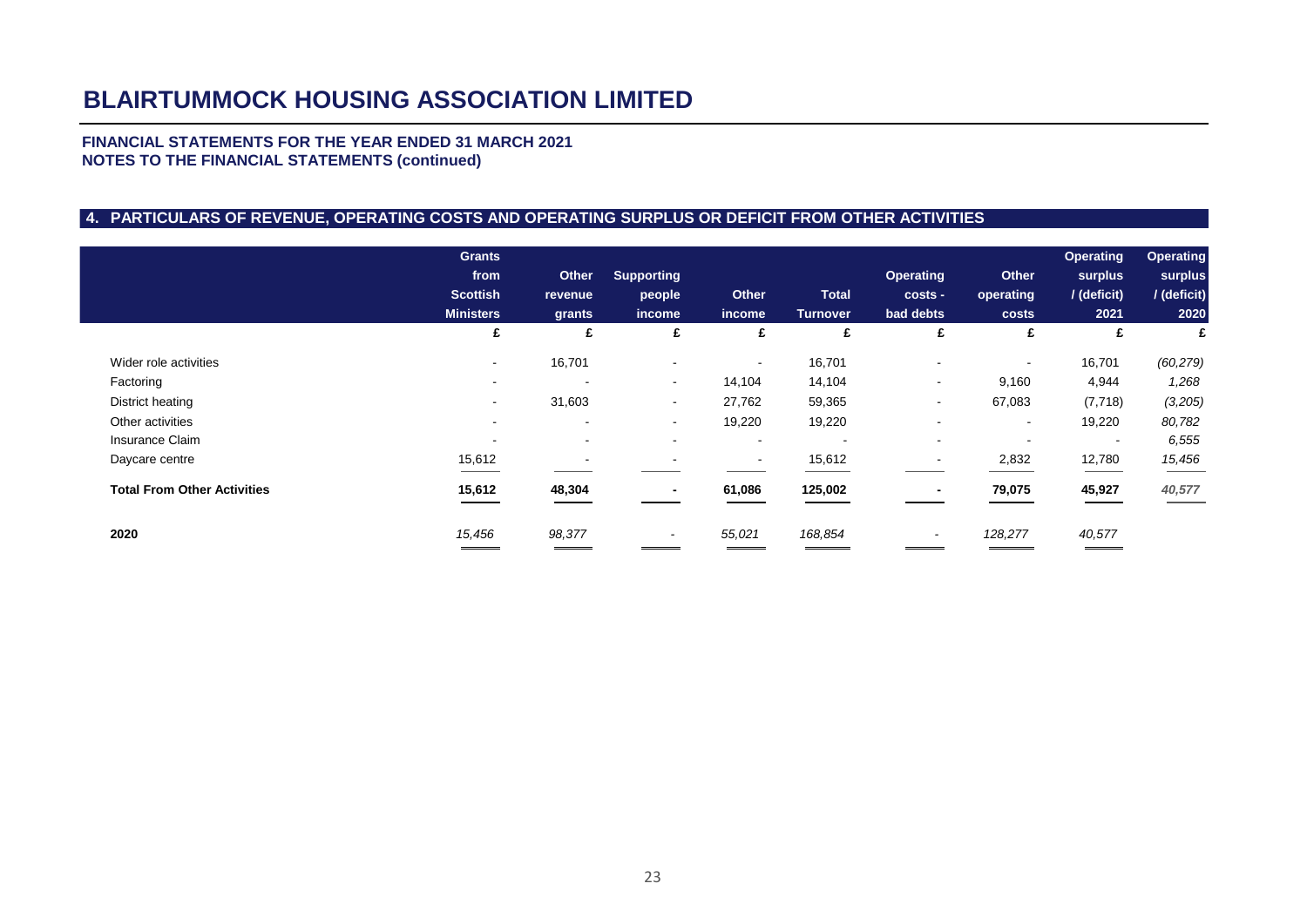### **FINANCIAL STATEMENTS FOR THE YEAR ENDED 31 MARCH 2021 NOTES TO THE FINANCIAL STATEMENTS (continued)**

| 5. OFFICERS' EMOLUMENTS                                                                                                                                                                                                          |         |         |
|----------------------------------------------------------------------------------------------------------------------------------------------------------------------------------------------------------------------------------|---------|---------|
|                                                                                                                                                                                                                                  | 2021    | 2020    |
|                                                                                                                                                                                                                                  | £       | £       |
| The Officers are defined in the Co-operative and Community Benefit<br>Societies Act 2014 as the members of the Management Committee,<br>managers and employees of the Association. Emoluments excludes social<br>security costs. |         |         |
| Aggregate emoluments payable to Officers with emoluments greater than<br>£60,000 (excluding pension contributions)                                                                                                               | 68,816  | 67,772  |
| Pension contributions made on behalf on Officers with emoluments greater                                                                                                                                                         |         |         |
| than £60,000                                                                                                                                                                                                                     | 7,323   | 7,207   |
|                                                                                                                                                                                                                                  |         |         |
| Emoluments payable to Director (excluding pension contributions)                                                                                                                                                                 | 68,816  | 67,772  |
| Pension contributions paid on behalf of the Director                                                                                                                                                                             | 7,323   | 7,207   |
| Total emoluments payable to the Director                                                                                                                                                                                         | 76,139  | 74,979  |
| Total emoluments paid to key management personnel (including pension<br>contributions)                                                                                                                                           | 227,299 | 221,399 |

The number of Officers, including the highest paid Officer, who received emoluments, including pension contributions, over £60,000 was in the following ranges:-

| £60,001 to £70,000<br>£70,001 to £80,000                                                                | <b>Number</b>                        | <b>Number</b>                         |
|---------------------------------------------------------------------------------------------------------|--------------------------------------|---------------------------------------|
| <b>EMPLOYEE INFORMATION</b><br>6.                                                                       |                                      |                                       |
|                                                                                                         | 2021<br>No.                          | 2020<br>No.                           |
| Average monthly number of full time equivalent persons employed during<br>the year                      | 13                                   | 14                                    |
| Average total number of employees employed during the year                                              | 13                                   | 14                                    |
| Staff costs were:                                                                                       | £                                    | £                                     |
| Wages and salaries<br>National insurance costs<br>Pension costs<br>Temporary, agency and seconded staff | 508,375<br>46,065<br>53,499<br>5,311 | 490,484<br>47,731<br>48,669<br>14,986 |
|                                                                                                         | 613,250                              | 601,870                               |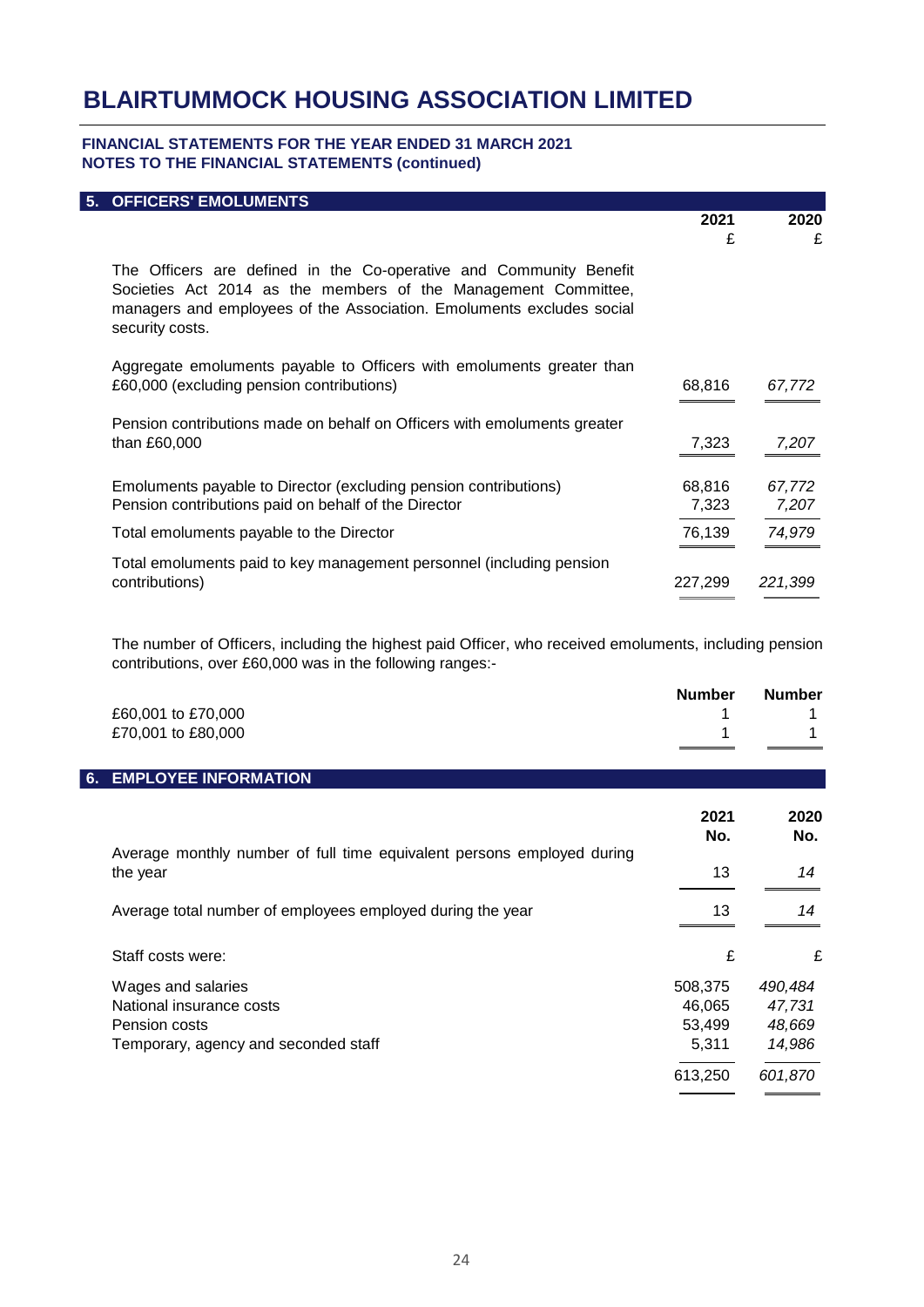### **FINANCIAL STATEMENTS FOR THE YEAR ENDED 31 MARCH 2021 NOTES TO THE FINANCIAL STATEMENTS (continued)**

# **6. EMPLOYEE INFORMATION**

|    | Average monthly number of full time equivalent persons employed during the                      | 2021<br>No. | 2020<br>No. |
|----|-------------------------------------------------------------------------------------------------|-------------|-------------|
|    | year                                                                                            | 13          | 14          |
|    |                                                                                                 | £           | £           |
|    | Staff costs were:                                                                               |             |             |
|    | Wages and salaries                                                                              | 508,375     | 490,484     |
|    | National insurance costs                                                                        | 46,065      | 47,731      |
|    | Pension costs                                                                                   | 53,499      | 48,669      |
|    | Temporary, agency and seconded staff                                                            | 5,311       | 14,986      |
|    |                                                                                                 | 613,250     | 601,870     |
| 7. | <b>GAIN ON SALE OF HOUSING STOCK</b>                                                            |             |             |
|    |                                                                                                 |             |             |
|    |                                                                                                 | 2021<br>£   | 2020<br>£   |
|    | Sales proceeds                                                                                  | 40,000      | 215,367     |
|    | Cost of sales                                                                                   | 27,238      | 123,238     |
|    |                                                                                                 |             |             |
|    | Gain on sale of housing stock                                                                   | 12,762      | 92,129      |
| 8. | <b>INTEREST PAYABLE AND SIMILAR CHARGES</b>                                                     |             |             |
|    |                                                                                                 | 2021        | 2020        |
|    |                                                                                                 | £           | £           |
|    | On bank loans and overdrafts                                                                    | 98,113      | 121,391     |
|    |                                                                                                 |             |             |
| 9. | <b>SURPLUS FOR THE YEAR</b>                                                                     |             |             |
|    |                                                                                                 |             |             |
|    |                                                                                                 | 2021<br>£   | 2020<br>£   |
|    | Surplus For The Year is stated after charging/(crediting):<br>Depreciation - non-current assets | 772,731     | 802,731     |
|    | Auditors' remuneration - audit services                                                         | 10,000      | 8,904       |
|    | Auditors' remuneration - other services                                                         |             | 2,840       |
|    | Gain / (loss) on sale of other non-current assets                                               | (6,698)     | 40,102      |
|    |                                                                                                 |             |             |
|    | <b>10. CORPORATION TAX</b>                                                                      |             |             |

The Association is a Registered Scottish Charity and is not liable to United Kingdom Corporation Tax on its charitable activities.

| 11. OTHER FINANCE INCOME / (CHARGES) |         |          |
|--------------------------------------|---------|----------|
|                                      |         |          |
|                                      | 2021    | 2020     |
|                                      |         |          |
| Net interest on pension obligations  | (1,000) | (15,000) |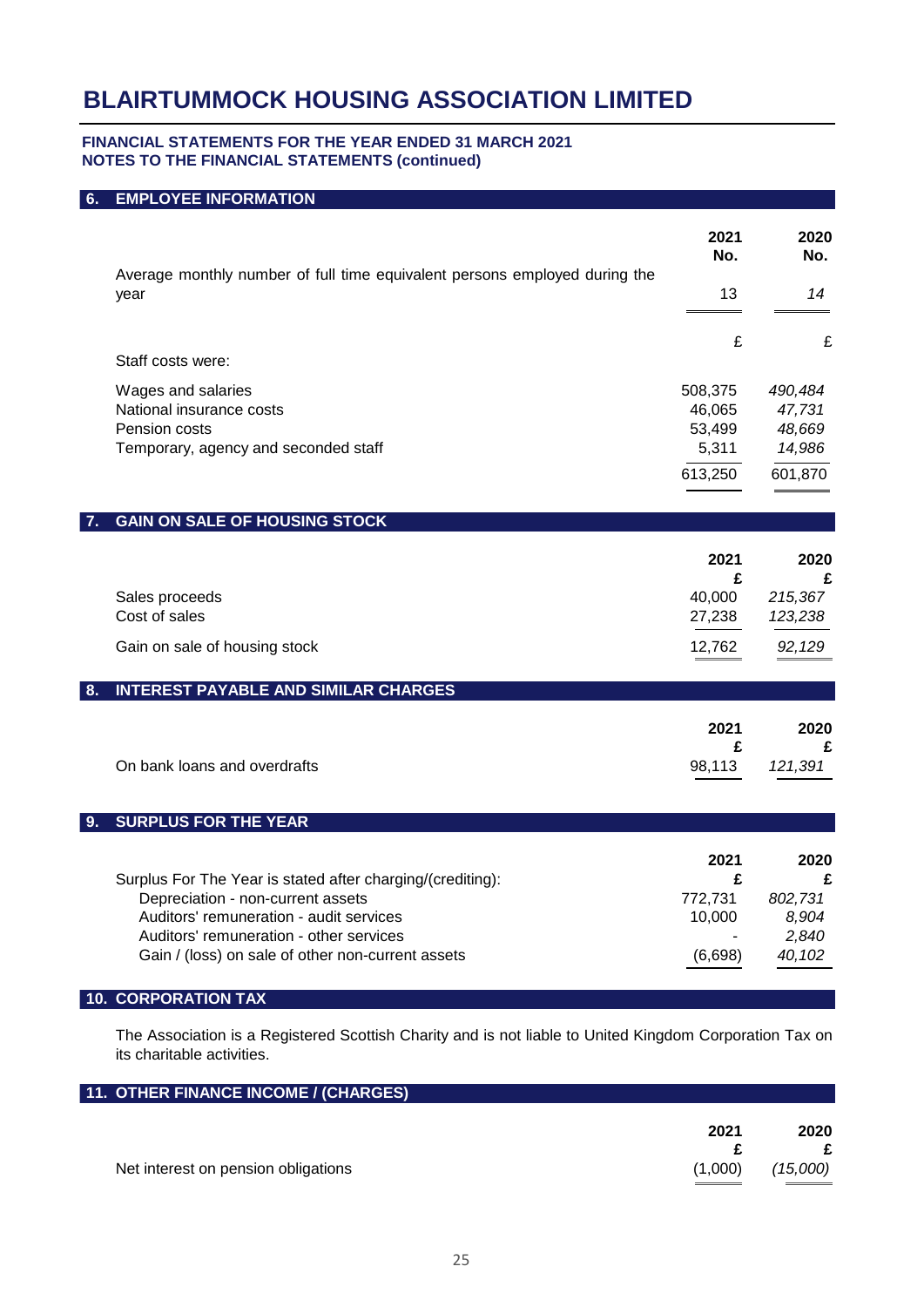## **FINANCIAL STATEMENTS FOR THE YEAR ENDED 31 MARCH 2021 NOTES TO THE FINANCIAL STATEMENTS (continued)**

## **12. NON-CURRENT ASSETS**

| (a) Housing<br><b>Properties</b> | <b>Housing</b><br><b>Properties</b><br><b>Held</b><br>for Letting | <b>Shared</b><br>Ownership<br><b>Completed</b> | <b>Total</b><br>£ |
|----------------------------------|-------------------------------------------------------------------|------------------------------------------------|-------------------|
| <b>COST</b>                      |                                                                   |                                                |                   |
| At 1 April 2020                  | 33,959,411                                                        | 860,101                                        | 34,819,512        |
| <b>Additions</b>                 | 173,622                                                           |                                                | 173,622           |
| Disposals                        | (57, 313)                                                         |                                                | (57, 313)         |
| <b>Transfers</b>                 | 15,660                                                            | (15,660)                                       |                   |
| At 31 March 2021                 | 34,091,380                                                        | 844,441                                        | 34,935,821        |
| <b>DEPRECIATION</b>              |                                                                   |                                                |                   |
| At 1 April 2020                  | 11,277,139                                                        | 277,857                                        | 11,554,996        |
| Charge for Year                  | 711,574                                                           | 17,515                                         | 729,089           |
| <b>Transfers</b>                 | 7,517                                                             | (7, 517)                                       |                   |
| Disposals                        | (24, 320)                                                         |                                                | (24, 320)         |
| At 0 January 1900                | 11,988,713                                                        | 295,372                                        | 12,284,085        |
| At 31 March 2021                 | 11,971,910                                                        | 287,855                                        | 12,259,765        |
| <b>NET BOOK VALUE</b>            |                                                                   |                                                |                   |
| At 31 March 2021                 | 22,119,470                                                        | 556,586                                        | 22,676,056        |
| At 31 March 2020                 | 22,682,272                                                        | 582,244                                        | 23,264,516        |

|                                                            |                          | 2021        |                          | 2020        |
|------------------------------------------------------------|--------------------------|-------------|--------------------------|-------------|
| <b>Expenditure on Existing Properties</b>                  | Component<br>replacement | Improvement | Component<br>replacement | Improvement |
| Amounts capitalised<br>Amounts charged to the statement of | 189.280                  |             | 594.465                  |             |
| comprehensive income                                       | ۰                        | 908.574     | ۰                        | 677,714     |

All land and housing properties are heritable.

The Association's lenders have standard securities over housing property with a carry value of £17,685,855 (2020 - £18,191,773)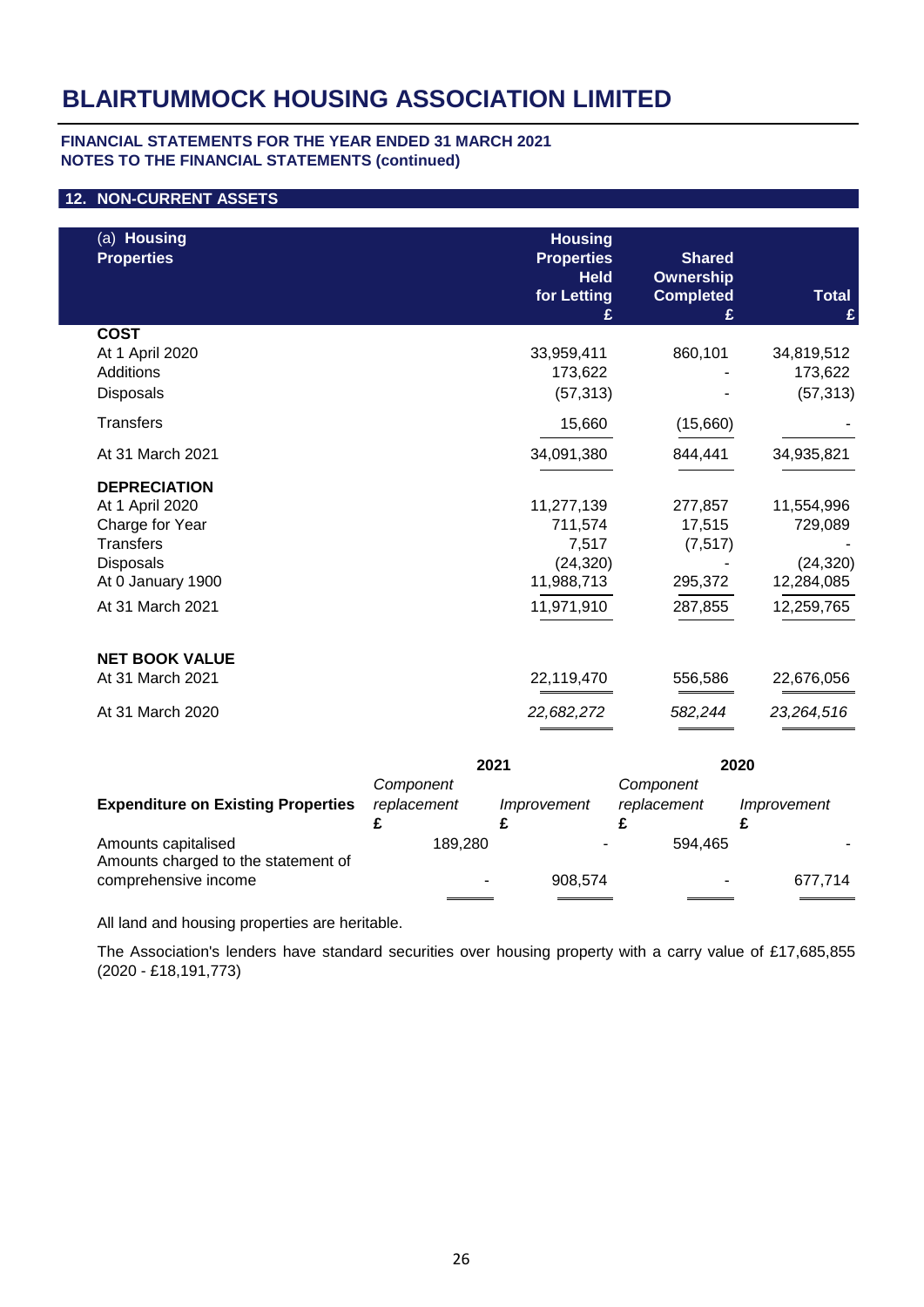#### **FINANCIAL STATEMENTS FOR THE YEAR ENDED 31 MARCH 2021 NOTES TO THE FINANCIAL STATEMENTS (continued)**

#### **12. NON CURRENT ASSETS (continued)**

| (b) Other tangible assets | <b>Office</b><br><b>Premises</b><br>£ | <b>Furniture</b><br>& Equipment<br>£ | <b>Computer</b><br><b>Equipment</b><br>£ | Total<br>£ |
|---------------------------|---------------------------------------|--------------------------------------|------------------------------------------|------------|
| <b>COST</b>               |                                       |                                      |                                          |            |
| At 1 April 2020           | 1,480,922                             | 50,900                               | 74,523                                   | 1,606,345  |
| Additions                 | 29,536                                |                                      | 16,330                                   | 45,866     |
| Eliminated on disposals   |                                       |                                      | (15, 455)                                | (15, 455)  |
| At 31 March 2021          | 1,510,458                             | 50,900                               | 75,398                                   | 1,636,756  |
| <b>DEPRECIATION</b>       |                                       |                                      |                                          |            |
| At 1 April 2020           | 456,574                               | 40,029                               | 69,460                                   | 566,063    |
| Charge for year           | 32,617                                | 3,093                                | 7,932                                    | 43,642     |
| Eliminated on disposals   |                                       |                                      | (15, 455)                                | (15, 455)  |
| At 31 March 2021          | 489,191                               | 43,122                               | 61,937                                   | 594,250    |
| <b>NET BOOK VALUE</b>     |                                       |                                      |                                          |            |
| At 31 March 2021          | 1,021,267                             | 7,778                                | 13,461                                   | 1,042,506  |
| At 31 March 2020          | 1,024,348                             | 10,871                               | 5,063                                    | 1,040,282  |
|                           |                                       |                                      |                                          |            |

#### **13. FIXED ASSET INVESTMENTS**

### **Subsidiary Undertakings**

Blairtummock Housing Association Limited has the following wholly controlled subsidiary undertakings. The registered office of the subsidiary is 45 Boyndie Street,Glasgow,G34 9JL.

|                                                    | 2021     |           | 2020     |          |
|----------------------------------------------------|----------|-----------|----------|----------|
|                                                    |          | Profit /  |          | Profit / |
|                                                    | Reserves | (Loss)    | Reserves | (Loss)   |
|                                                    |          |           |          | £        |
| <b>Blairtummock &amp; Rogerfield Opportunities</b> |          |           |          |          |
| Limited                                            | 116,983  | (53, 624) | 170,607  | (6,263)  |

During the year Blairtummock Housing Association Limited provided development, management and financial services to Blairtummock and Rogertfield Opportunities for which a charge of £6,278 (2020- £4,348) was made.

During the year the Association recharged rates and insurance to the subsidiary totalling £Nil (2020- £6,283). The Assocaition looks after depostis and makes payments on behalf of the subsidiary. The Assocaition also provides the subsidiary with the use of the community hall free of charge. As a result, at the statement of financial position date the Assocaition was due £5,748 from the subsidiary (2020- Association owed the subsidiary £7,768).

| <b>14. NEGATIVE GOODWILL</b>                                      |           |           |
|-------------------------------------------------------------------|-----------|-----------|
|                                                                   | 2021      | 2020      |
|                                                                   |           |           |
| At 1 April 2020                                                   | 1.229.416 | 1.257.038 |
| Released during the year to the statement of comprehensive income | (27, 622) | (27, 622) |
| At 31 March 2021                                                  | 1.201.794 | 1.229.416 |
|                                                                   |           |           |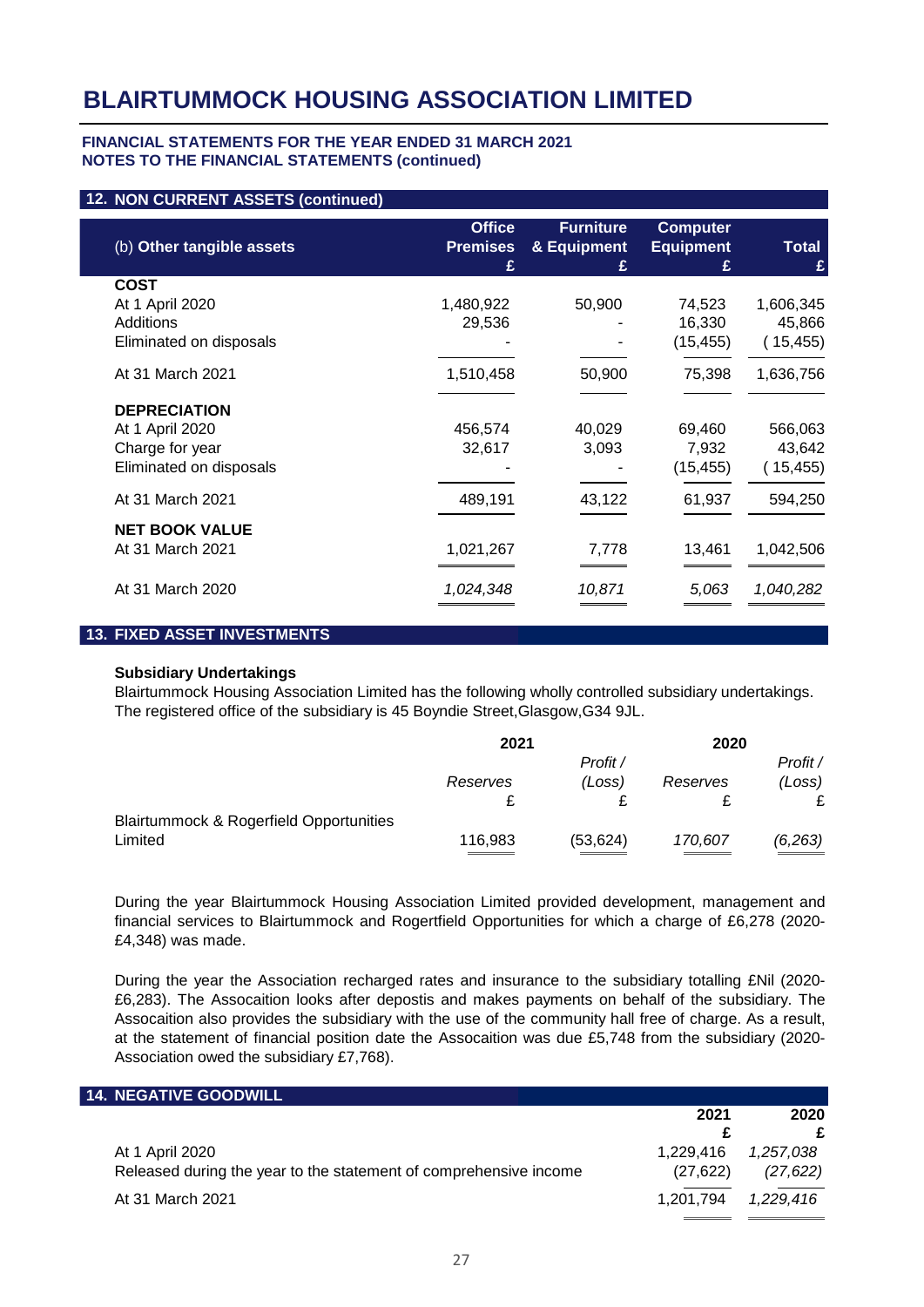### **FINANCIAL STATEMENTS FOR THE YEAR ENDED 31 MARCH 2021 NOTES TO THE FINANCIAL STATEMENTS (continued)**

# **15. RECEIVABLES 2021 2020 £ £** Gross arrears of rent and service charges **69,052 76,445 Less:** Provision for doubtful debts (54,034) *(60,937)*  $(54, 034)$ *Net arrears of rent and service charges* 15,018 15,018 15,508 Other receivables 67,325<br>Amounts due from group undertakings **201,703** 67,325 Amounts due from group undertakings **5,748 -**  $\sim$ l, 222,469 *82,833*  **16. CURRENT ASSET INVESTMENTS 2021 2020 £ £** Short term deposits 3,571,661 *3,063,269* 3,571,661 3,571,661 *3,063,269*

| <b>17. CASH AND CASH EQUIVALENTS</b> |         |         |
|--------------------------------------|---------|---------|
|                                      | 2021    | 2020    |
|                                      |         |         |
| Cash at bank and in hand             | 147.050 | 327,446 |
|                                      | 147.050 | 327.446 |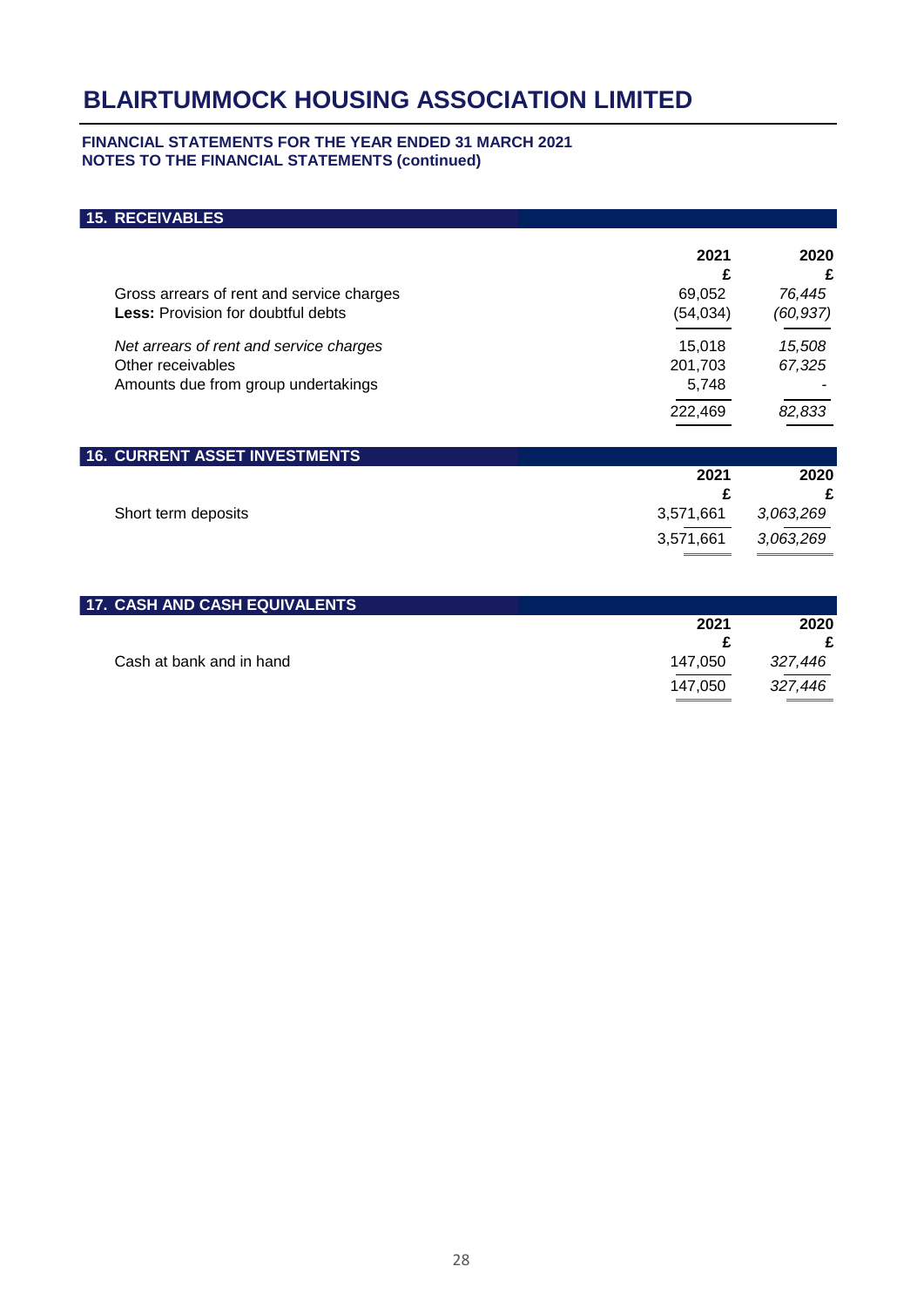## **FINANCIAL STATEMENTS FOR THE YEAR ENDED 31 MARCH 2021 NOTES TO THE FINANCIAL STATEMENTS (continued)**

| 18. PAYABLES: AMOUNTS FALLING DUE WITHIN ONE YEAR          |           |           |
|------------------------------------------------------------|-----------|-----------|
|                                                            | 2021      | 2020      |
|                                                            | £         | £         |
| <b>Bank loans</b>                                          | 186,837   | 182,703   |
| Trade payables                                             | 127,273   | 75,664    |
| Rent received in advance                                   | 104,130   | 71,685    |
| Other taxation and social security                         | 13,633    | 12,764    |
| Amounts due to group undertakings                          |           | 7,772     |
| Other payables                                             | 105,245   | 87,525    |
| Accruals and deferred income                               | 24,665    | 37,206    |
|                                                            | 561,783   | 475,319   |
|                                                            |           |           |
| 19. PAYABLES: AMOUNTS FALLING DUE AFTER MORE THAN ONE YEAR |           |           |
|                                                            | 2021      | 2020      |
|                                                            | £         | £         |
| Bank loans                                                 | 3,198,182 | 3,390,166 |
|                                                            |           |           |
| 20. DEBT ANALYSIS - BORROWINGS                             |           |           |
|                                                            | 2021      | 2020      |
|                                                            | £         | £         |
| <b>Bank Loans</b>                                          |           |           |
| Amounts due within one year                                | 186,837   | 182,703   |
| Amounts due in one year or more but less than two years    | 191,386   | 185,848   |
| Amounts due in two years or more but less than five years  | 603,385   | 587,847   |
| Amounts due in more than five years                        | 2,403,412 | 2,616,472 |
|                                                            |           |           |
|                                                            | 3,385,020 | 3,572,870 |

The Association has a number of bank loans the principal terms of which are as follows:

|            | <b>Number of</b><br><b>Properties</b> | <b>Effective</b><br><i><b>Interest</b></i> | <b>Maturity Variable or</b> |
|------------|---------------------------------------|--------------------------------------------|-----------------------------|
| Lender     | <b>Secured</b>                        | Rate                                       | (Year) Fixed                |
| Nationwide | 184                                   | 0.5%                                       | 2035 Variable               |
| Nationwide | 184                                   | 0.5%                                       | 2036 Variable               |
| Nationwide | 184                                   | 0.5%                                       | 2036 Variable               |
| Clydesdale | 170                                   | 0.5%                                       | 2029 Variable               |
| Clydesdale | 170                                   | 5.4%                                       | 2040 Fixed                  |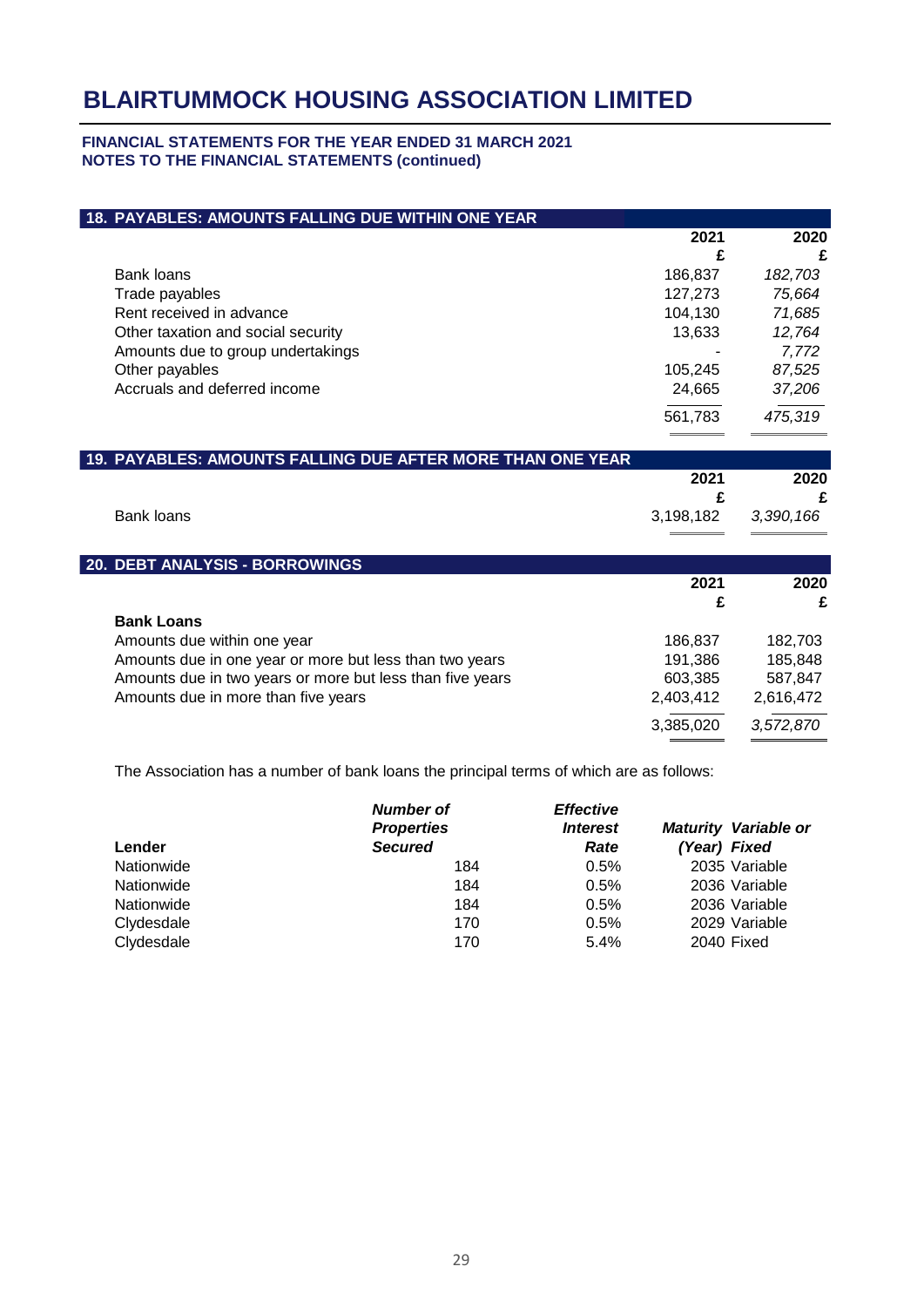### **FINANCIAL STATEMENTS FOR THE YEAR ENDED 31 MARCH 2021 NOTES TO THE FINANCIAL STATEMENTS (continued)**

### **21. RETIREMENT BENEFIT OBLIGATIONS**

#### **Scottish Housing Association Pension Scheme**

Blairtummock Housing Association Limited participated in the Scottish Housing Association Pension Scheme (the Scheme), a multi-employer scheme which provides benefits to some 150 nonassociated employers. The Scheme is a defined benefit scheme in the UK.

The Association moved to a defined contribution scheme in 1 April 2014 but has a net liability for the past service deficit in the defined benefit scheme.

The scheme is subject to the funding legislation outlined in the Pensions Act 2004 which came into force on 30 December 2005. This, together with documents issued by the Pensions Regulator and Technical Actuarial Standards issued by the Financial Reporting Council, set out the framework for funding defined benefit occupational pensions schemes in the UK.

The last valuation of the Scheme was performed as at 30 September 2018 by a professionally qualified actuary using the Projected Unit Credit method. The market value of the Scheme's assets at the valuation date was £877m. The valuation revealed a shortfall of assets compared with the value of liabilities of £121m (equivalent to a past service funding level of 89%). A recovery plan is in place to eliminate the past service deficit which runs to 28 February 2022.

The Scheme operates on a 'last man standing' basis, meaning that in the event of an employer withdrawing from the Scheme and being unable to pay its share of the debt on withdrawal, then the liability of the withdrawing employer is reapportioned amongst the remaining employer. Therefore in certain circumstances the Association may become liable for the obligations of a third party.

## **Present values of defined benefit obligation, fair value of assets and defined benefit asset / (liability)**

|                                                      | 2021      | 2020      |
|------------------------------------------------------|-----------|-----------|
|                                                      |           |           |
| Fair value of plan assets                            | 3,611,000 | 3,445,000 |
| Present value of defined benefit obligation          | 4,046,000 | 3,515,000 |
| Surplus / (deficit) in plan<br>Unrecognised surplus  | (435,000) | (70,000)  |
| Defined benefit asset / (liability) to be recognised | (435,000) | (70,000)  |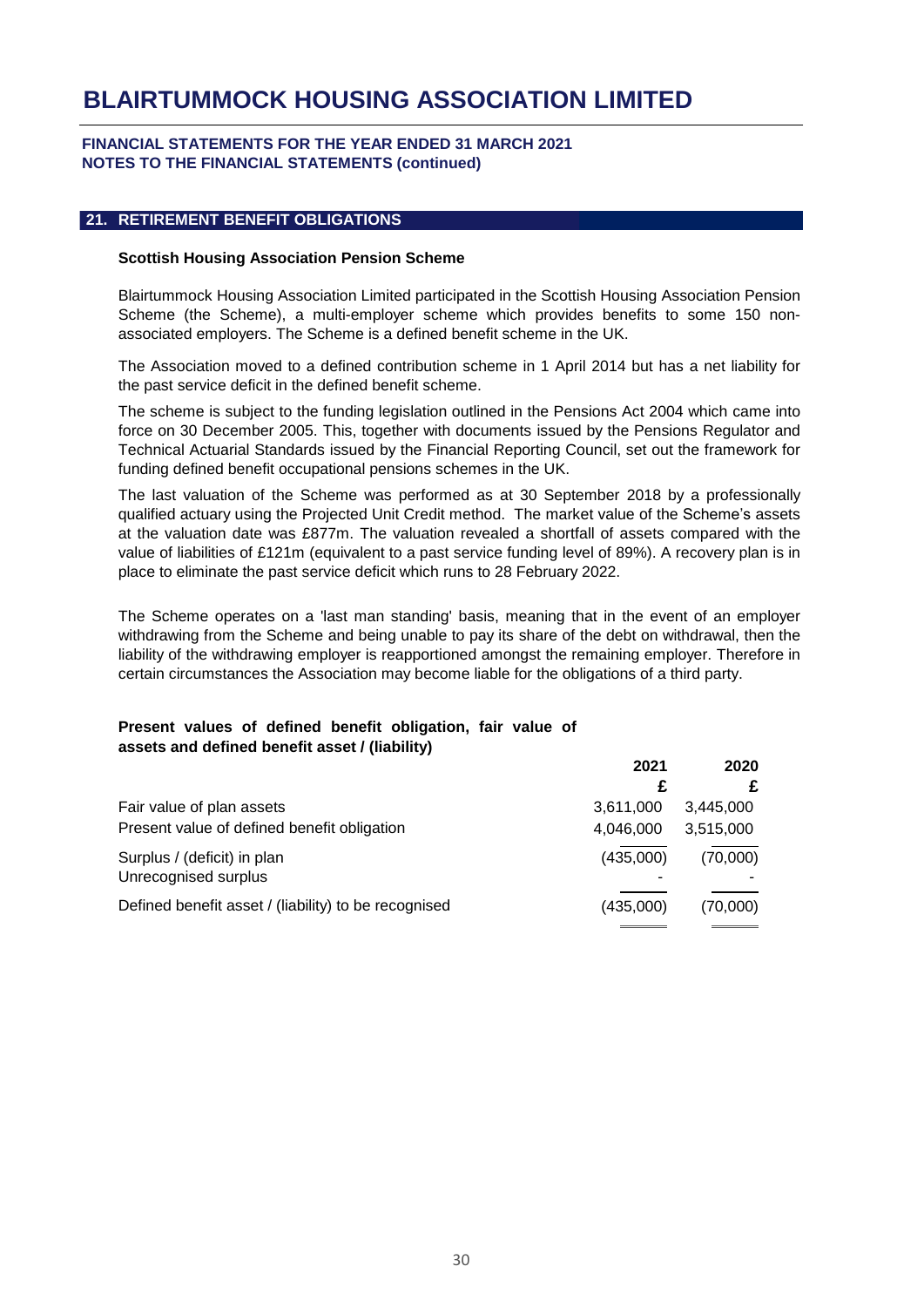### **FINANCIAL STATEMENTS FOR THE YEAR ENDED 31 MARCH 2021 NOTES TO THE FINANCIAL STATEMENTS (continued)**

### **21. RETIREMENT BENEFIT OBLIGATIONS (continued)**

### **Scottish Housing Association Pension Scheme (continued.)**

## **Reconciliation of opening and closing balances of the defined benefit obligation**

|                                                                    | 2021      | 2020      |
|--------------------------------------------------------------------|-----------|-----------|
|                                                                    | £         | £         |
| Defined benefit obligation at the start of period                  | 3,515,000 | 4,015,000 |
| Expenses                                                           | 3,000     | 3,000     |
| Interest expense                                                   | 82,000    | 92,000    |
| Actuarial losses (gains) due to scheme experience                  | (124,000) | (95,000)  |
| Actuarial losses (gains) due to changes in demographic assumptions |           | (23,000)  |
| Actuarial losses (gains) due to changes in financial assumptions   | 713,000   | (407,000) |
| Benefits paid and expenses                                         | (143,000) | (70,000)  |
| Defined benefit obligation at the end of period                    | 4,046,000 | 3,515,000 |
|                                                                    |           |           |

## **Reconciliation of opening and closing balances of the fair value of plan assets**

|                                                                             | 2021      | 2020      |
|-----------------------------------------------------------------------------|-----------|-----------|
|                                                                             | £         | £         |
| Fair value of plan assets at start of period                                | 3,445,000 | 3,319,000 |
| Interest income                                                             | 81,000    | 77,000    |
| Experience on plan assets (excluding amounts included in interest income) - |           |           |
| gain (loss)                                                                 | 126,000   | 13,000    |
| Contributions by the employer                                               | 102.000   | 106,000   |
| Benefits paid and expenses                                                  | (143,000) | (70,000)  |
| Fair value of plan assets at the end of period                              | 3.611.000 | 3,445,000 |

The actual return on the plan assets (including any changes in share of assets) over the period ended 31 March 2021 was £207,000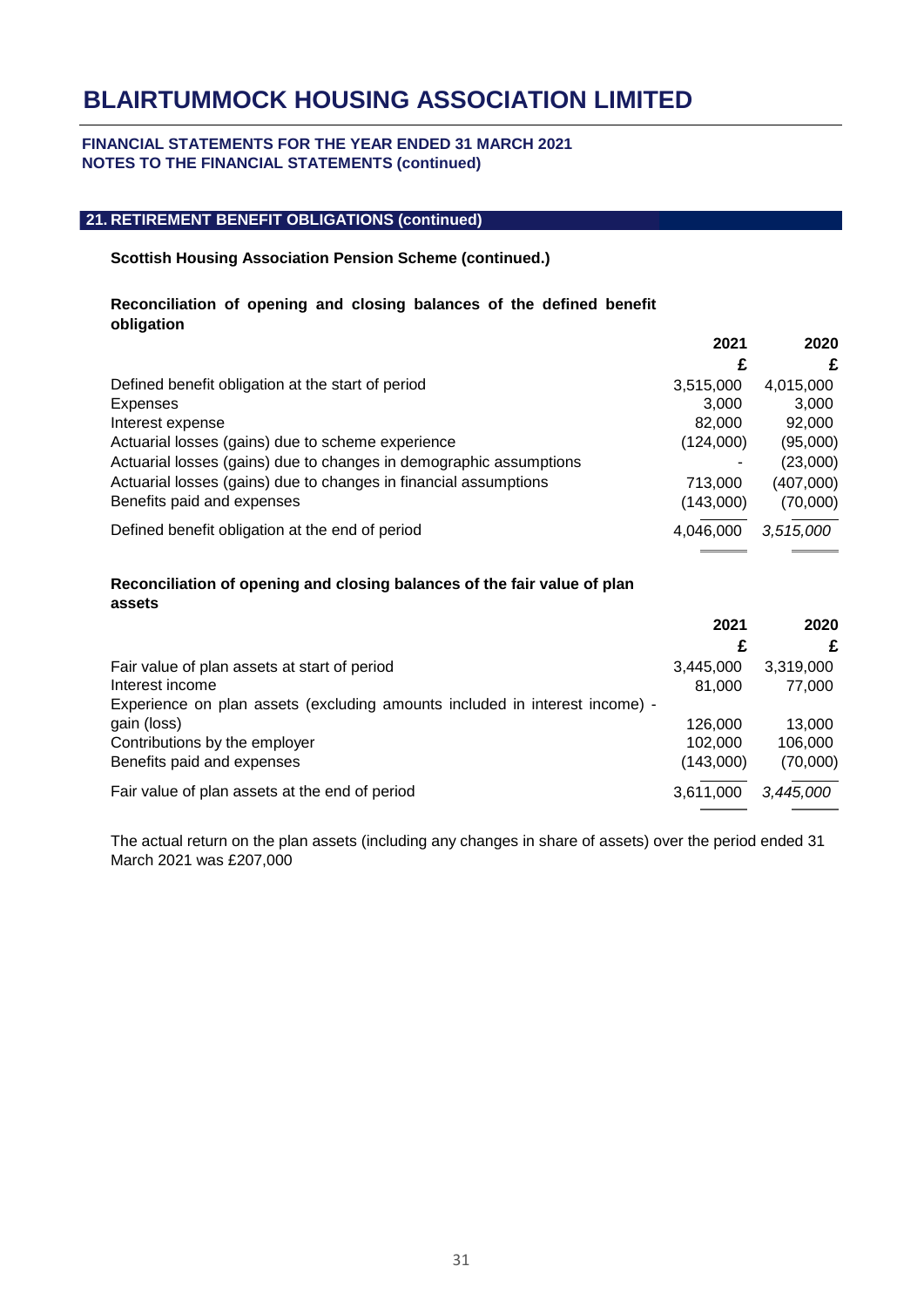#### **FINANCIAL STATEMENTS FOR THE YEAR ENDED 31 MARCH 2021 NOTES TO THE FINANCIAL STATEMENTS (continued)**

## **21. RETIREMENT BENEFIT OBLIGATIONS (coninued)**

#### **Scottish Housing Association Pension Scheme (continued.)**

#### **Defined benefit costs recognised in the statement of comprehensive income**

|                                                                                                                                                    | 2021      | 2020    |
|----------------------------------------------------------------------------------------------------------------------------------------------------|-----------|---------|
|                                                                                                                                                    | £         | £       |
| Expenses                                                                                                                                           | 3,000     | 3,000   |
| Net interest expense                                                                                                                               | 1,000     | 15,000  |
| Defined benefit costs recognised in statement of comprehensive income                                                                              | 4,000     | 18,000  |
|                                                                                                                                                    |           |         |
| Defined benefit costs recognised in the other comprehensive income                                                                                 |           |         |
|                                                                                                                                                    | 2021      | 2020    |
| Experience on plan assets (excluding amounts included in interest income) -                                                                        |           |         |
| gain /(loss)                                                                                                                                       | 126,000   | 13,000  |
| Experience gains and losses arising on plan liabilities - gain /(loss)<br>Effects of changes in the demographic assumptions underlying the present | 124,000   | 95,000  |
| value of the defined benefit obligations - gain /(loss)<br>Effects of changes in the financial assumptions underlying the present value of         |           | 23,000  |
| the defined benefit obligations - gain / (loss)                                                                                                    | (713,000) | 407,000 |
| Total actuarial gains and losses (before restriction due to some of the surplus                                                                    |           |         |
| not being recognisable) - gain / (loss)                                                                                                            | (463,000) | 538,000 |
| Total amount recognised in other comprehensive income - gain (loss)                                                                                | (463,000) | 538,000 |
|                                                                                                                                                    |           |         |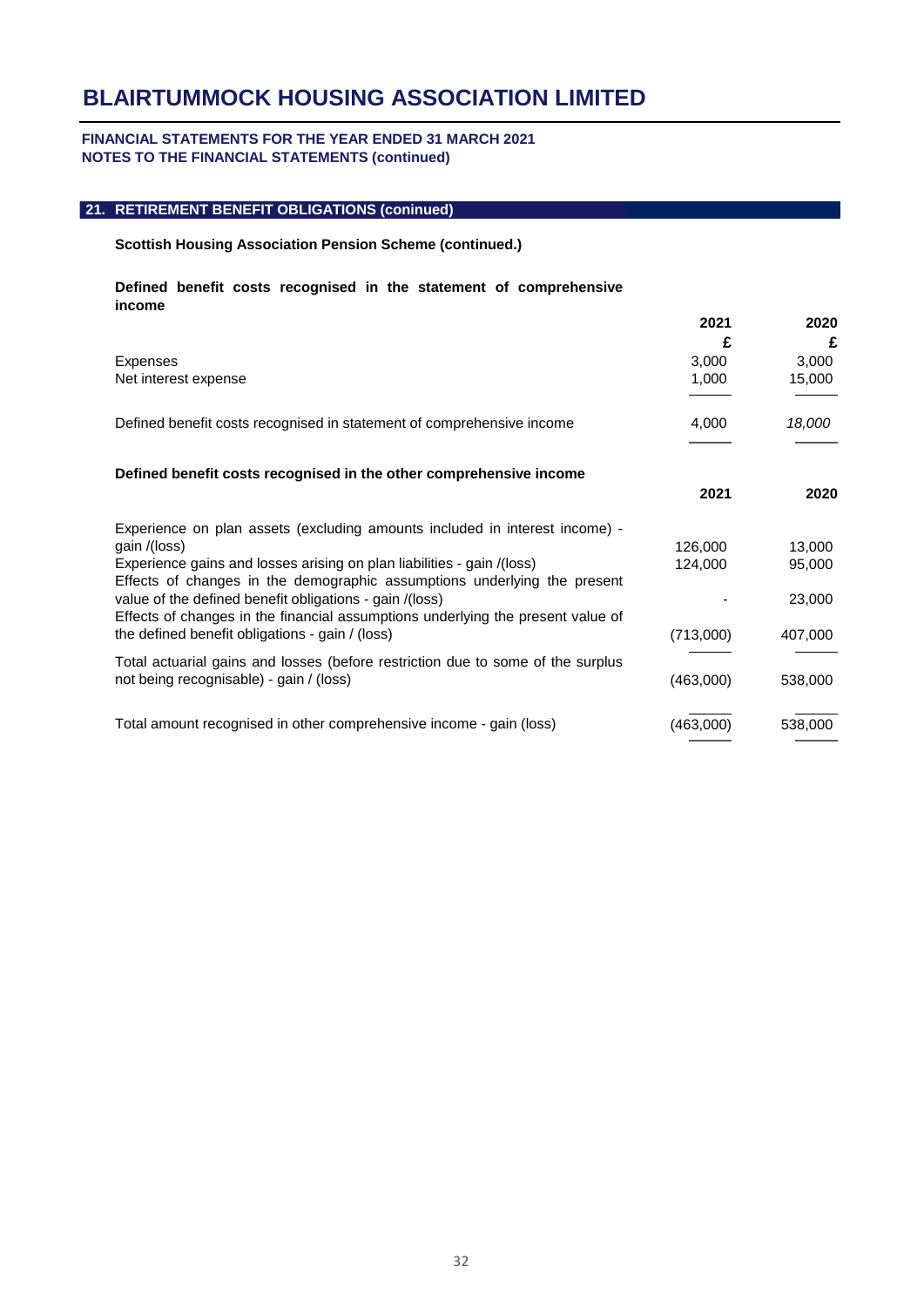### **FINANCIAL STATEMENTS FOR THE YEAR ENDED 31 MARCH 2021 NOTES TO THE FINANCIAL STATEMENTS (continued)**

# **21. RETIREMENT BENEFIT OBLIGATIONS (continued)**

### **Scottish Housing Association Pension Scheme (continued.)**

**Assets**

|                                    | 2021      | 2020      | 2019      |
|------------------------------------|-----------|-----------|-----------|
|                                    | £         | £         | £         |
| Absolute Return                    | 178,000   | 212,000   | 281,000   |
| Alternative Risk Premia            | 145,000   | 276,000   | 185,000   |
| Corporate Bond Fund                | 272,000   | 252,000   | 233,000   |
| <b>Credit Relative Value</b>       | 104,000   | 83,000    | 58,000    |
| <b>Distressed Opportunities</b>    | 123,000   | 63,000    | 57,000    |
| <b>Emerging Markets Debt</b>       | 146,000   | 123,000   | 106,000   |
| Fund of Hedge Funds                |           |           | 9,000     |
| <b>Global Equity</b>               | 559,000   | 474,000   | 534,000   |
| Infrastructure                     | 202,000   | 203,000   | 139,000   |
| <b>Insurance-Linked Securities</b> | 75,000    | 92,000    | 86,000    |
| <b>Liability Driven Investment</b> | 868,000   | 907,000   | 1,182,000 |
| Long Lease Property                | 84,000    | 84,000    | 40,000    |
| <b>Emerging Markets Debt</b>       | 27,000    | 26,000    | 3,000     |
| Over 15 Year Gilts                 | 2,000     | 44,000    | 85,000    |
| <b>Private Debt</b>                | 85,000    | 68,000    | 43,000    |
| Property                           | 65,000    | 64,000    | 66,000    |
| <b>Risk Sharing</b>                | 129,000   | 109,000   | 96,000    |
| Secured Income                     | 198,000   | 191,000   | 116,000   |
| Opportunistic Illiquid Credit      | 92,000    | 84,000    |           |
| <b>Liquid Credit</b>               | 62,000    | 90,000    |           |
| Cash                               | 1,000     |           |           |
| <b>High Yield</b>                  | 95,000    |           |           |
| <b>Opportunistic Credit</b>        | 99,000    |           |           |
| Total assets                       | 3,611,000 | 3,445,000 | 3,319,000 |

None of the fair values of the assets shown above include any direct investment in the Association's own financial instruments or any property occupied by, or other assets used by the Association.

#### **Key Assumptions**

|                                                             | 2021                     | 2020    | 2019 |
|-------------------------------------------------------------|--------------------------|---------|------|
| Discount Rate                                               | 2.2%                     | $2.4\%$ | 2.3% |
| Inflation (RPI)                                             | 3.3%                     | 2.6%    | 3.3% |
| Inflation (CPI)                                             | 2.9%                     | 1.6%    | 2.3% |
| <b>Salary Growth</b>                                        | 3.9%                     | 2.6%    | 3.3% |
| Allowance for commutation of pension for cash at retirement | 75% of maximum allowance |         |      |

The mortality assumptions adopted at 31 March 2021 imply the following life expectancies:

|                         | Life expectancy at age |  |
|-------------------------|------------------------|--|
|                         | 65 years               |  |
|                         | (years)                |  |
| Male retiring in 2019   | 21.5                   |  |
| Female retiring in 2019 | 23.4                   |  |
| Male retiring in 2039   | 22.8                   |  |
| Female retiring in 2039 | 25                     |  |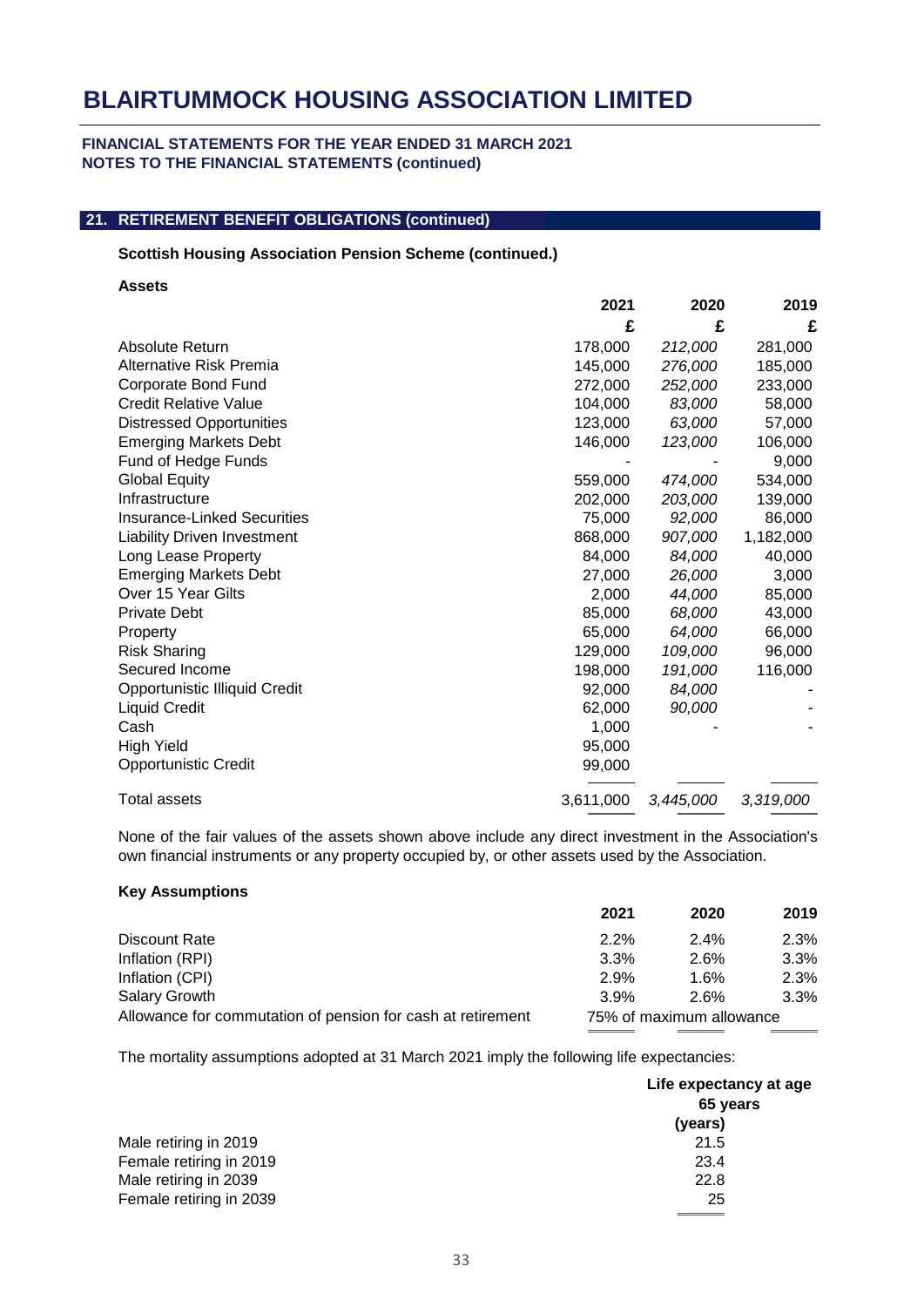## **FINANCIAL STATEMENTS FOR THE YEAR ENDED 31 MARCH 2021 NOTES TO THE FINANCIAL STATEMENTS (continued)**

# **22. DEFERRED INCOME**

| <b>Social</b><br><b>Housing</b><br><b>Grants</b> | <b>Shared Ownership</b><br><b>Housing</b><br><b>Grants</b>      | <b>Non</b><br><b>Housing</b><br><b>Grants</b>           | <b>Total</b>                                           |
|--------------------------------------------------|-----------------------------------------------------------------|---------------------------------------------------------|--------------------------------------------------------|
|                                                  |                                                                 |                                                         |                                                        |
|                                                  |                                                                 |                                                         |                                                        |
| 22,375,495                                       | 659,626                                                         | 410,314                                                 | 23,445,435                                             |
| 27,814                                           |                                                                 |                                                         | 27,814                                                 |
| (3, 393)                                         |                                                                 |                                                         | (3, 393)                                               |
| 22,399,916                                       | 659,626                                                         | 410,314                                                 | 23,469,856                                             |
|                                                  |                                                                 |                                                         |                                                        |
|                                                  |                                                                 |                                                         | 11,897,896                                             |
|                                                  |                                                                 |                                                         | 566,781                                                |
|                                                  |                                                                 |                                                         |                                                        |
|                                                  |                                                                 |                                                         | 12,464,677                                             |
|                                                  |                                                                 |                                                         |                                                        |
|                                                  |                                                                 |                                                         |                                                        |
|                                                  |                                                                 |                                                         | 11,005,179                                             |
|                                                  |                                                                 |                                                         | 11,547,539                                             |
|                                                  | 11,494,506<br>545,730<br>12,040,236<br>10,359,680<br>10,880,989 | £<br>262,531<br>13,352<br>275,883<br>383,743<br>397,095 | £<br>140,859<br>7,699<br>148,558<br>261,756<br>269,455 |

This is expected to be released to the Statement of Comprehensive Income in the following years:

|                                   | 2021       | 2020       |
|-----------------------------------|------------|------------|
|                                   |            | £          |
| Amounts due within one year       | 501.192    | 599.054    |
| Amounts due in more than one year | 10,242,230 | 10,948,485 |
|                                   | 10,743,422 | 11.547.539 |
|                                   |            |            |

| <b>23. SHARE CAPITAL</b>                 |      |      |
|------------------------------------------|------|------|
| Shares of £1 each, issued and fully paid | 2021 | 2020 |
|                                          |      | £    |
| At 1 April                               | 116  | 115  |
| Issued in year                           |      | 6    |
| Cancelled in year                        | (3)  | (5)  |
| At 31 March                              | 114  | 116  |

Each member of the Association holds one share of £1 in the Association. These shares carry no rights to dividend or distributions on a winding up. When a shareholder ceases to be a member, that person's share is cancelled and the amount paid thereon becomes the property of the Association. Each member has a right to vote at members' meetings.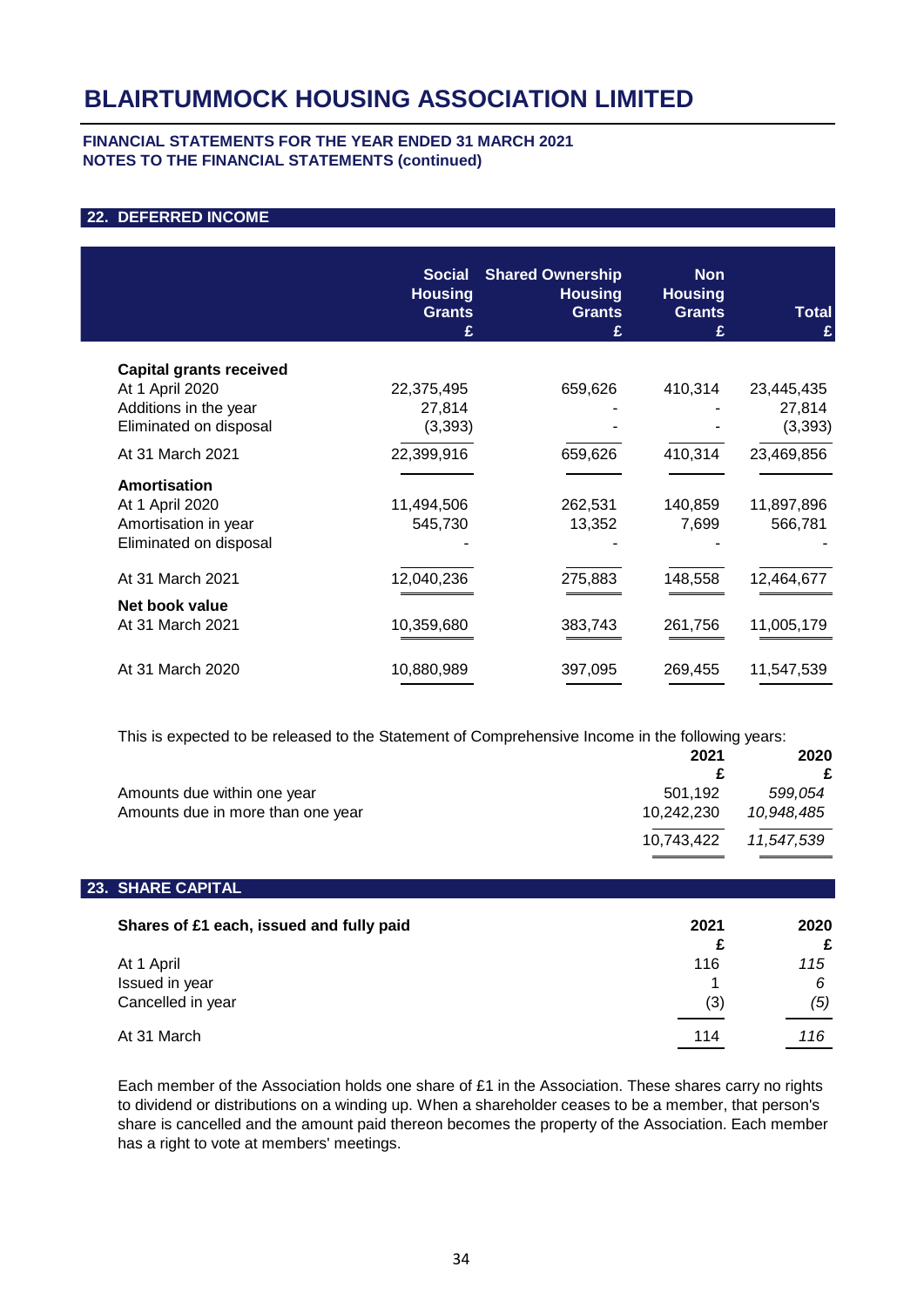### **FINANCIAL STATEMENTS FOR THE YEAR ENDED 31 MARCH 2021 NOTES TO THE FINANCIAL STATEMENTS (continued)**

### **24. CASH FLOWS**

| <b>Reconciliation of net cash flow to</b><br>movement in net funds |           | 2021       |           | 2020       |
|--------------------------------------------------------------------|-----------|------------|-----------|------------|
|                                                                    |           |            |           | £          |
| (Decrease) / increase in cash                                      | (180,396) |            | 183,721   |            |
| Change in liquid resources                                         | 508,392   |            | (95, 592) |            |
| Cashflow from change in net debt                                   | 187,850   |            | 385,715   |            |
| Movement in net funds in the year                                  |           | 515,846    |           | 473.844    |
| Net funds at 1 April                                               |           | (182, 154) |           | (655, 998) |
| Net funds at 31 March                                              |           | 333,692    |           | (182, 154) |
|                                                                    |           |            |           |            |

| At          |                      | <b>Other</b>                       | At<br>31 March 2021                      |
|-------------|----------------------|------------------------------------|------------------------------------------|
|             |                      |                                    |                                          |
| 327,446     |                      |                                    | 147,050                                  |
|             |                      |                                    |                                          |
|             |                      |                                    |                                          |
|             |                      |                                    | 147,050                                  |
|             |                      |                                    | 3,571,661                                |
| (182,703)   | 187,850              | (191, 984)                         | (186, 837)                               |
| (3,390,166) |                      | 191,984                            | (3, 198, 182)                            |
| (182, 154)  | 515,846              |                                    | 333,692                                  |
|             | 327,446<br>3,063,269 | 01 April 2020 Cashflows<br>508,392 | <b>Changes</b><br>(180,396)<br>(180,396) |

#### **25. CAPITAL COMMITMENTS**

|                                                                   | 2021    | 2020    |
|-------------------------------------------------------------------|---------|---------|
|                                                                   |         |         |
| Capital Expenditure that has been contracted for but has not been |         |         |
| provided for in the finanical statements                          | 179.049 | 663.772 |
|                                                                   |         |         |

The above commitments will be financed by a mixture of public grant, private finance and the Association's own resources.

#### **26. DETAILS OF ASSOCIATION**

The Association is a Registered Society registered with the Financial Conduct Authority and is domiciled in Scotland.

The Association's principal place of business is 45 Boyndie Street, Glasgow, G34 9JL, .

The Association is a Registered Social Landlord and Scottish Charity that owns and manages social housing property in Blairtummock and Rogerfield.

#### **27. MANAGEMENT COMMITTEE MEMBER EMOLUMENTS**

Management Committee members received £0 (2020 - £1,848) in the year by way of reimbursement of expenses. No remuneration is paid to members in respect of their duties to the Association.